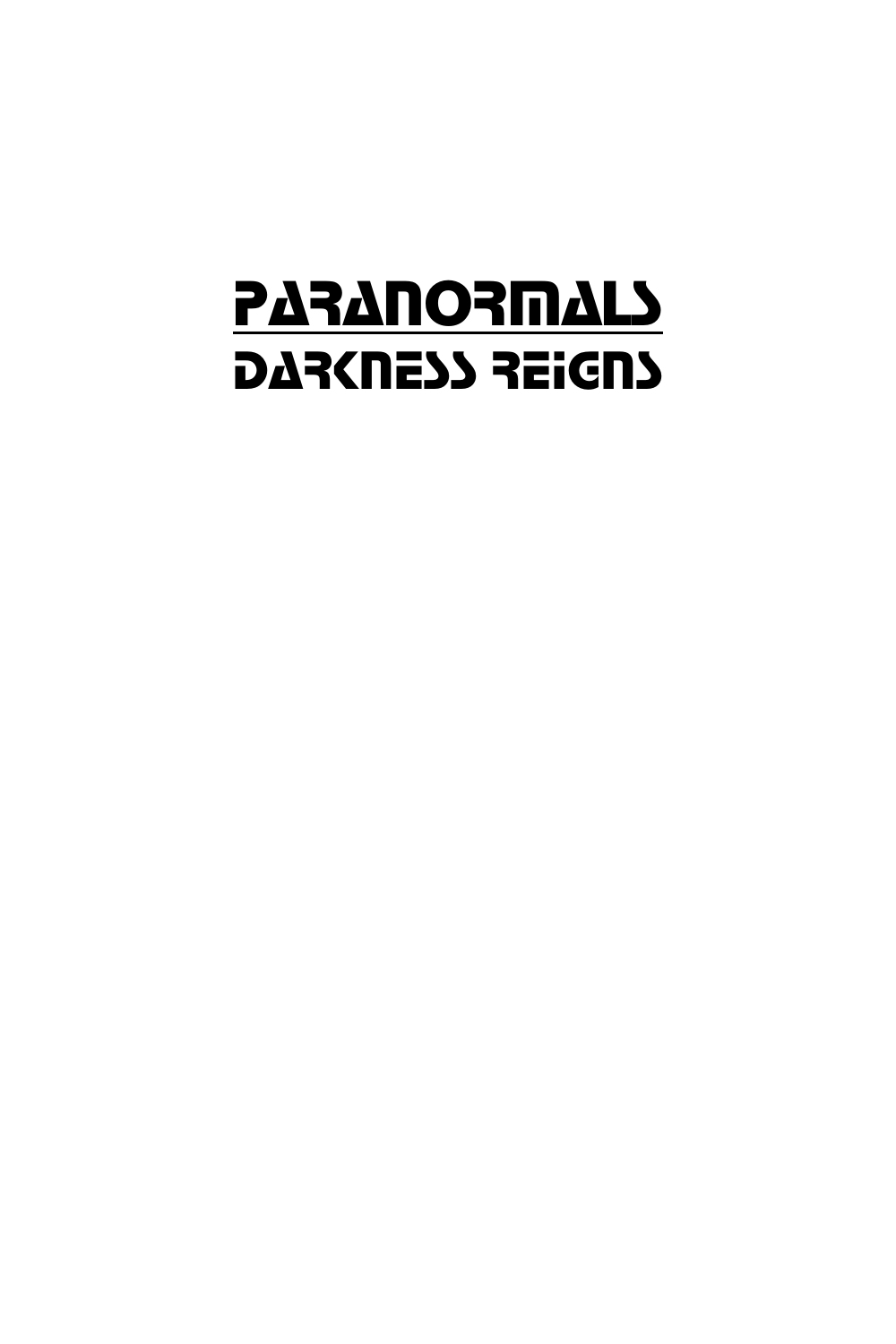### **Other Works by Christopher Andrews**

TRIUMVIRATE SERIES

*Pandora's Game The Darkness Within* (collection) *Of Wolf and Man* (Bronze IPPY winner for Horror) *Araknid*

## *PARANORMALS SERIES*

*Paranormals Paranormals: We Are Not Alone*

## NOVELIZATIONS

*Dream Parlor Hamlet: Prince of Denmark Night of the Living Dead Macbeth*

## **SCREENPLAYS**

*Thirst Dream Parlor* (written with Jonathan Lawrence) *Mistake Vale Todo/Anything Goes* (written with Roberto Estrella)

## WEB SERIES

*Duet*

## VIDEO GAMES *Bankjob*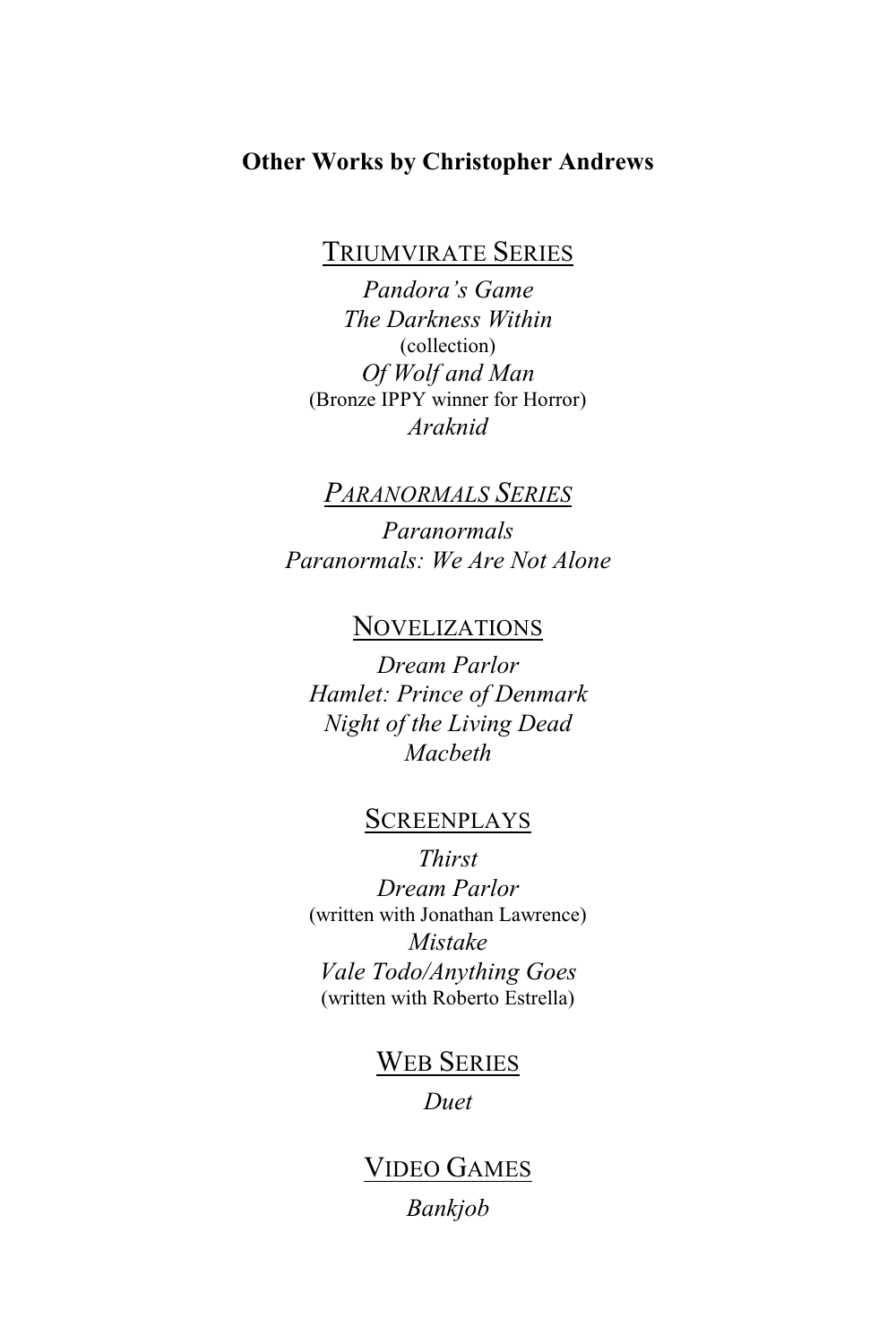# **PARANORMALS** DAR(NESS REIGNS

a Novel by CHRISTOPHER ANDREWS

BOOK THREE IN THE *PARANORMALS* SERIES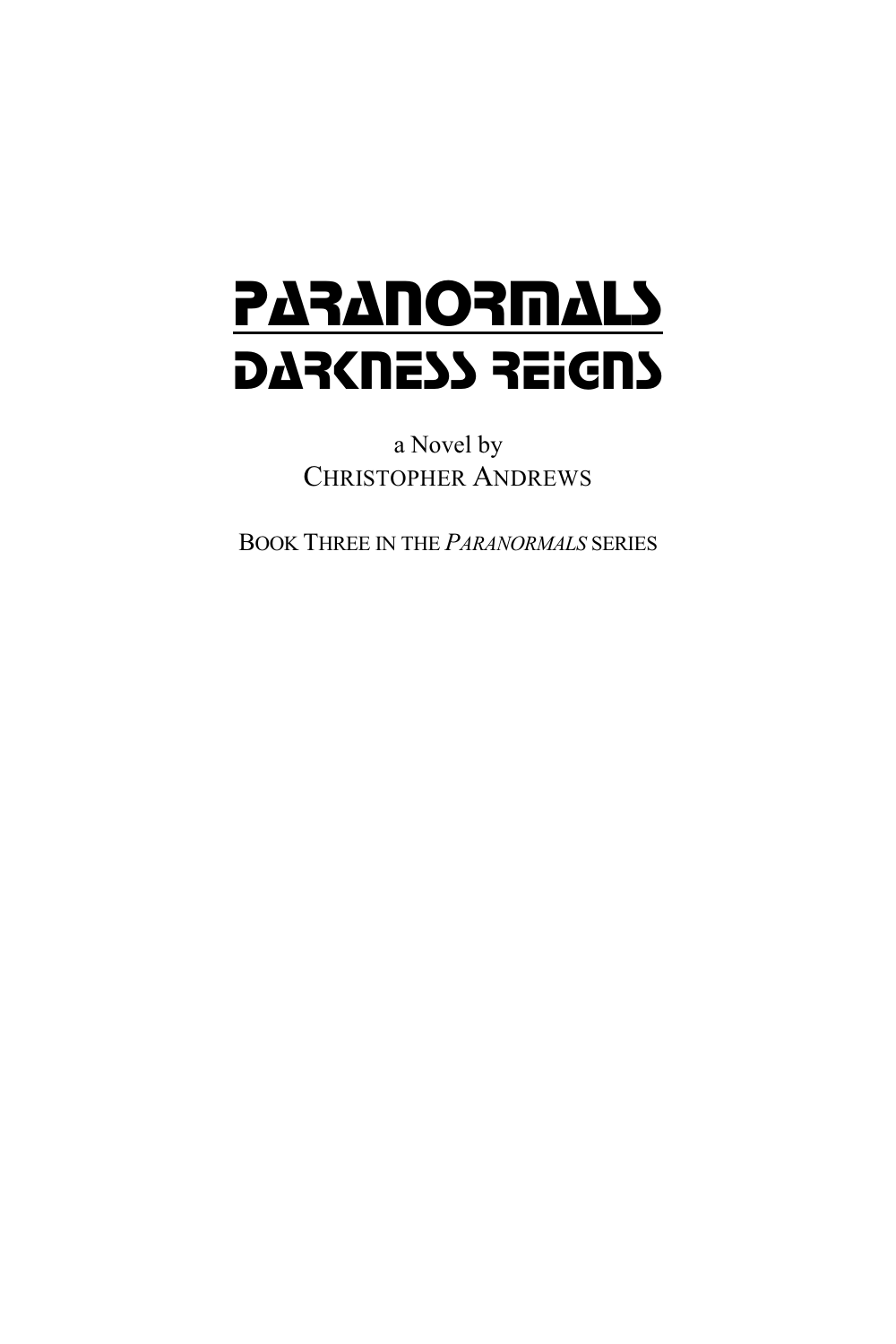Copyright © 1980, 2020 by Christopher Andrews

Paranormals: Darkness Reigns

ISBN Number: Hardcover #978-1-7361983-0-8

All rights reserved. No part of this book may be reproduced or transmitted in any form or by any means electronic or mechanical, including photocopying, recording, or by any information storage and retrieval system, without permission in writing from the copyright owner.

This is a work of fiction. Names, characters, places, and incidents are either the product of the creator's imagination or are used fictitiously, and any resemblance to any actual persons, living or dead, events, or locales is entirely coincidental.

This book was printed in the United States of America.

Rising Star Visionary Press hardcover edition: December, 2020

**A Rising Star Visionary Press book for extra copies please contact by e-mail at risingstarvisionarypress@earthlink.net or send by regular mail to Rising Star Visionary Press Copies Department P O Box 9226 Fountain Valley, CA 92728-9226**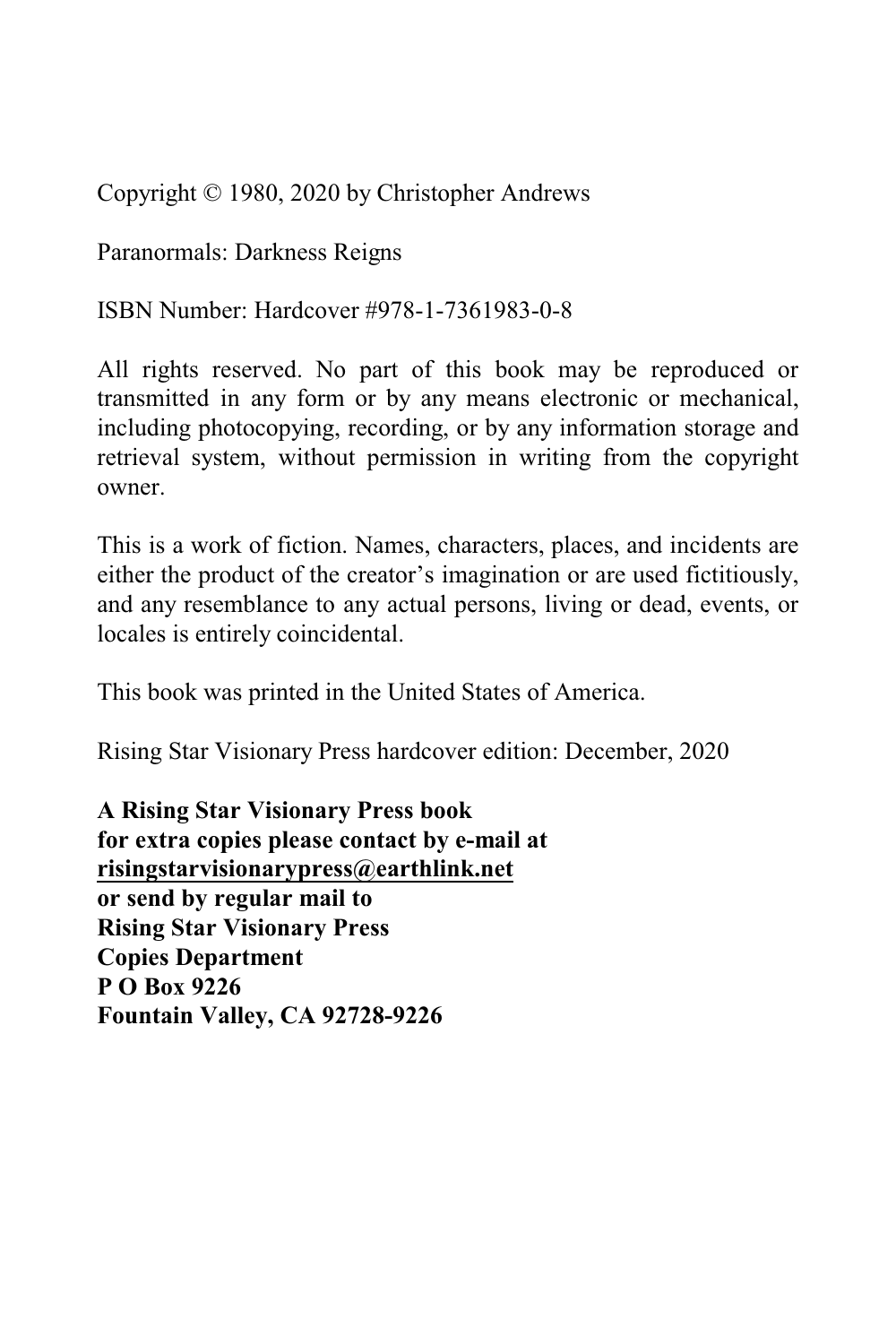2020 has been quite the year, for all of us, and I'm especially grateful to the two who have weathered these long months with me:

My magnificent wife, editor, and Imzadi, *Yvonne Isaak-Andrews*

> And our wonderful daughter, *Arianna Kristina Andrews*

I love you both, so very much.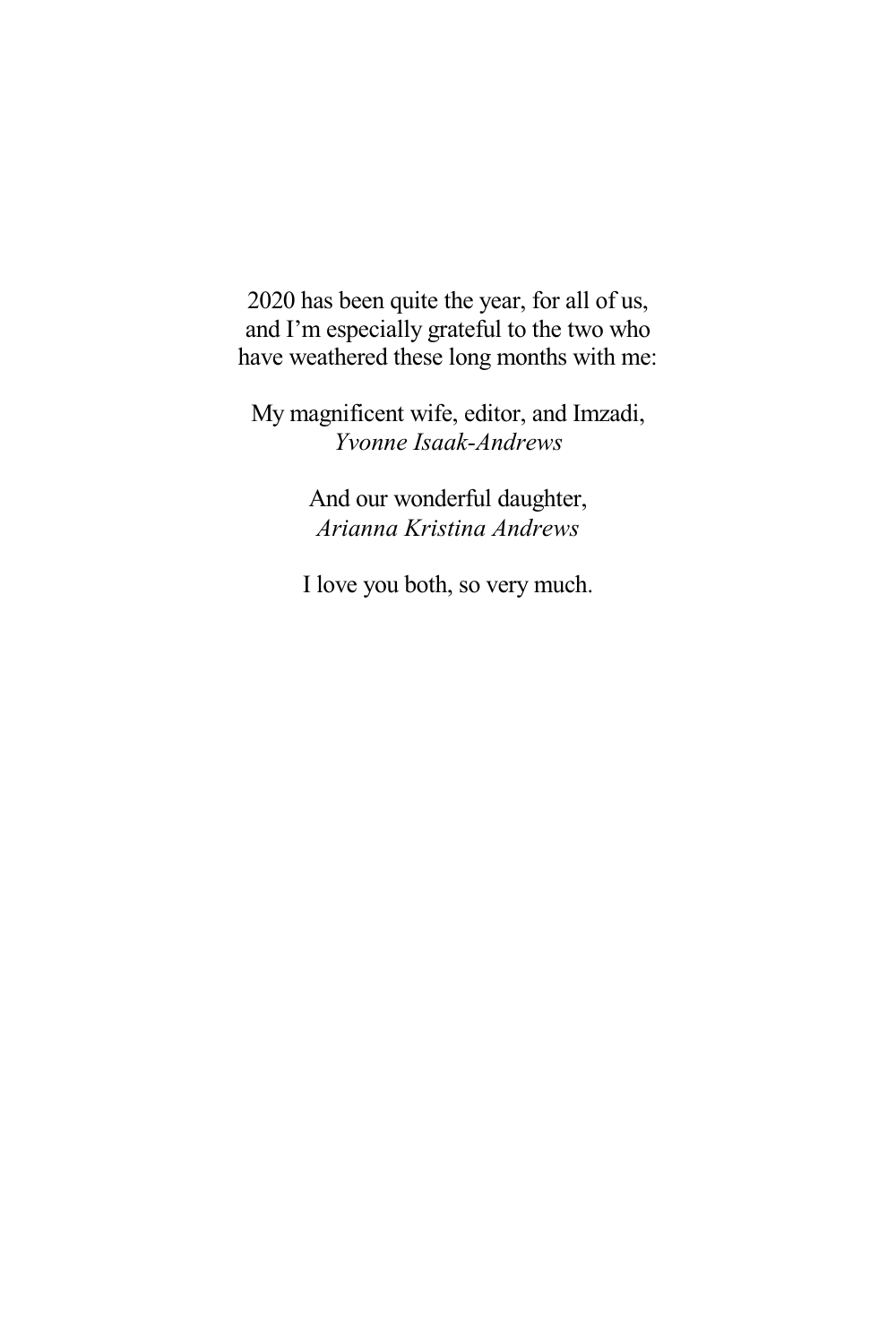## TWO YEARS AGO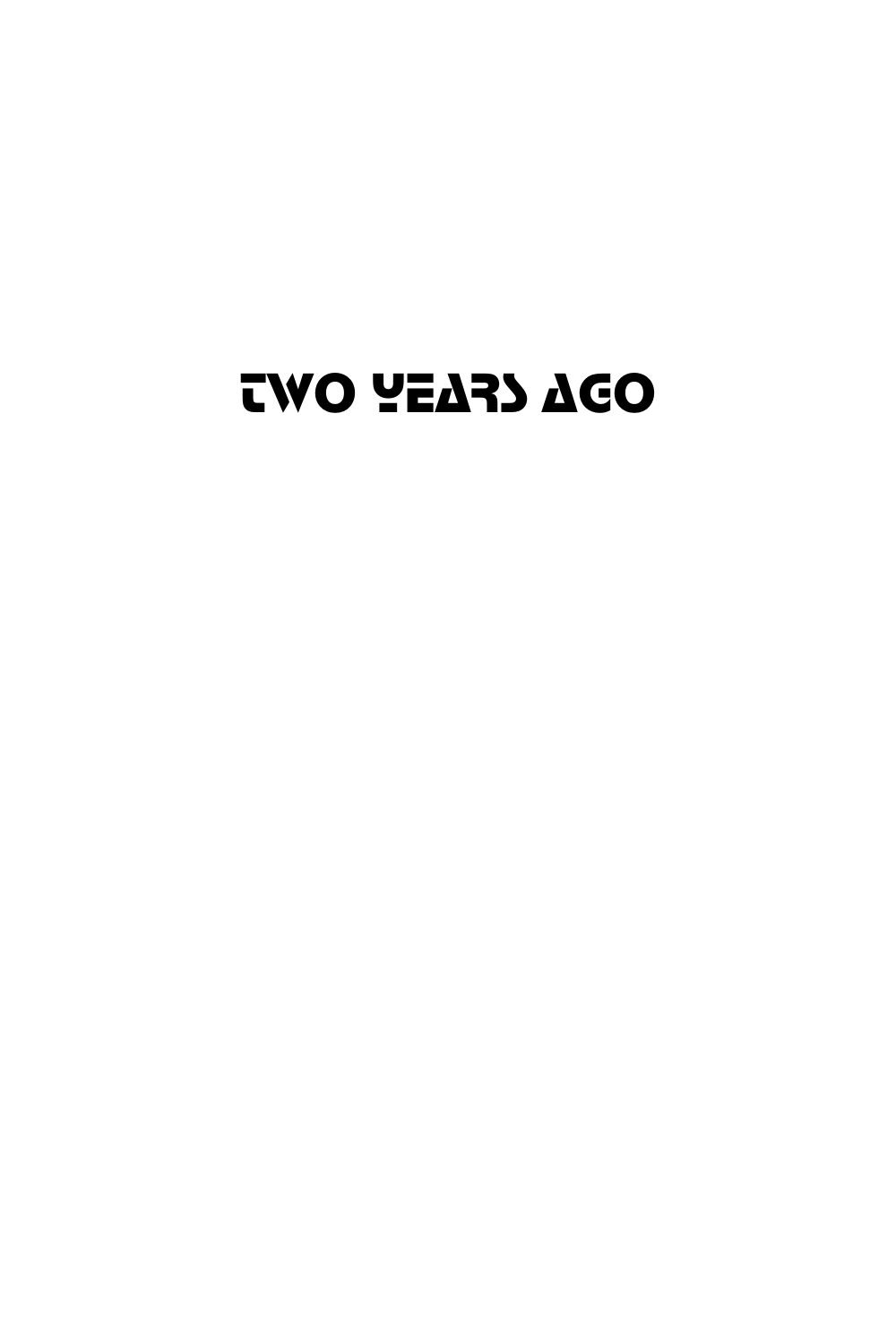## THE GLADIUS

John Davison leaped. The muscles in his legs screamed in protest, but he had no choice; if he didn't hit the target, this was all for nothing. He stretched his arms out over his head, his hands ready to slam the—

None of it mattered. At the last instant, his opponent appeared from nowhere, soaring through the air with far more grace than John had ever possessed, or ever would. His opponent, who had always been able to run faster, jump higher, fight harder ...

*Oh, lay off it, John,* he chided himself, even asthe ball wastaken from him. *Be an adult. You should be used to this by now.*

Yes, he knew he should. But he still felt that familiar sting as Steve Davison, his baby brother, not only took the basketball from him, but managed to spin around and make his *own* slam-dunk without the need to return to earth for a second jump.

"Oh-ho,man!" their cousinDanbellowed, punctuatedbythat annoying laugh of his. "John, man, doesn't that just ..." He tried to go on, tried to retread the well-worn joke about how John's younger brother got all of the athletic genes in the family. But then the Davison brothers came back down, Steve light as a feather while John tripped over his own feet and hit the gym's basketball court floor so hard that he slid a few feet ... and that was just too much comedy for Dan to handle, and the little asshole lost it.

"You okay, John?" Steve asked, offering his older brother a helpful hand.

And that was exactlywhy John didn't trulymind looking like a fool by comparison. Because in the end, Steve had never once tried to show John up, never tried to make him feel bad about his inherent clumsiness. Steve's grace stemmed from superior natural prowess, but also from a shit-ton of hard work, years upon years of his youth spent on gymnastic mats and in kickboxing rings. And when John inevitably stumbled and fell whenever he tried to chew gum and walk at the same time, Steve wasthe first one by his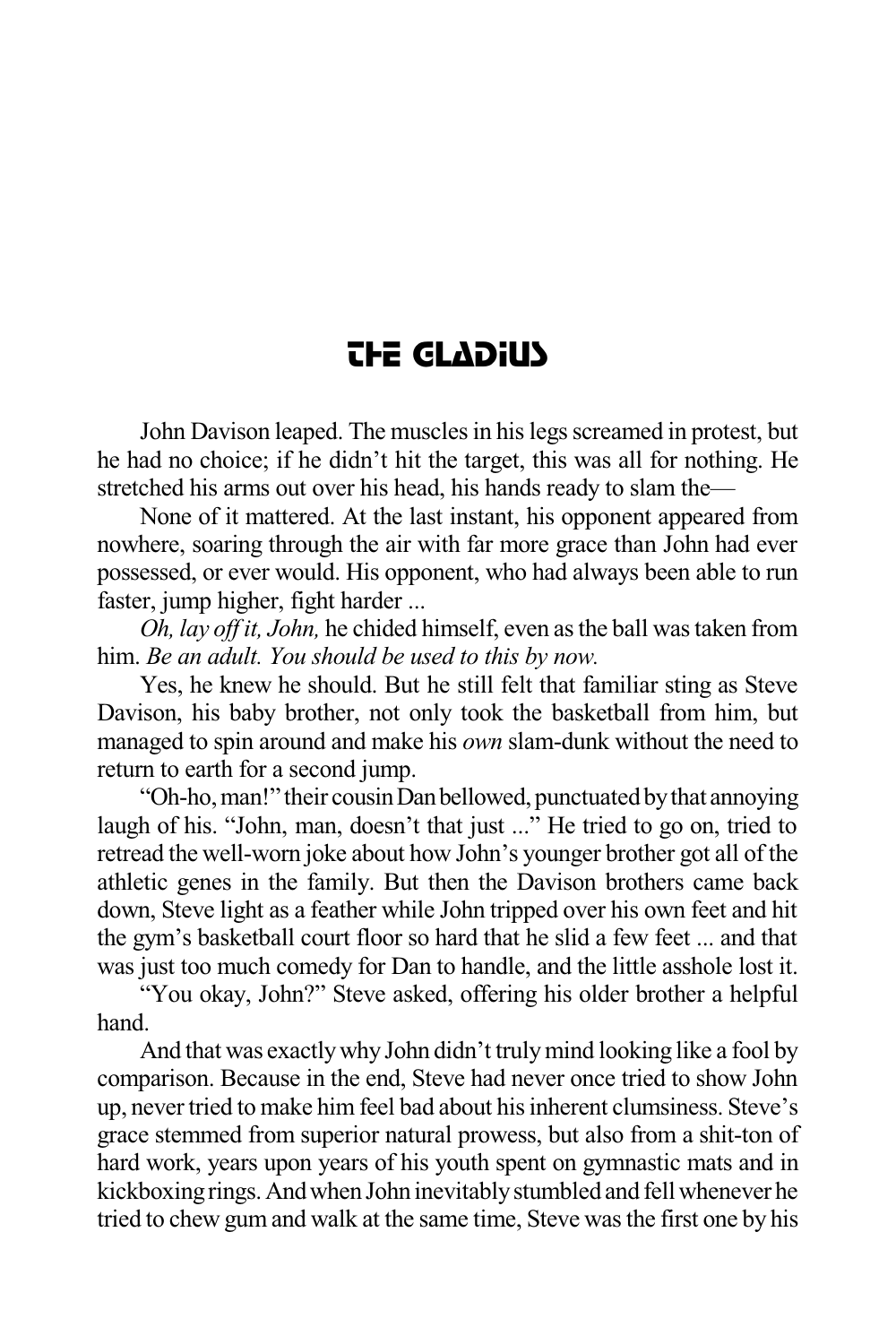side, to help him back to his feet.

Smiling, John swept his sweaty, blond hair out of his hazel eyes and accepted Steve's assistance. "Thought I had you there. Can't remember the last time I made a basket with you guarding."

Steve pulled him to his feet, then shrugged. "I just got lucky." His matching hazel eyes gleamed as he jerked his head toward Dan, who was still doubled over with obnoxious laughter. "Don't mind dickhead over there."

"Never do." John collected the basketball, considered tossing a *Think fast!* right at Dan's face, then sighed and passed the ball to his brother instead. "Just do me a favor and give—"

"Oh!" Dan blurted, his laughter evaporating in an instant as his eyes widened. He pointed up and over their heads toward the large windows high above the court. "Look, look, look!"

John and Steve followed his wild gaze, peering up into the lateafternoon sky. Far overhead, an object soared westward, leaving a long condensation trail behind it.

The brothers exchanged a bewildered glance before Steve commented, "Um ... yeah?"

"Is that ...?" Dan joined them, gaping, his eyes filled with wonder. "Is that a paranormal?"

It was John's turn to feel a rush of hilarity; unlike his cousin, however, he did his best to swallow the laughter. "Dan," he said, in as neutral a tone as he could manage, "that's a rocket."

Dan's youthful glow faded; he squinted, staring hard at the object. "No, no, it's ... are you sure?"

"Come on, Dan," Steve said with a barely-suppressed chuckle, trying to emulate his brother's taking the high road. "You've never seen a rocket launch before?"

"I ... I mean, yeah, sure, I just ..." Dan's wonder was gone, embarrassment surging to take its place. "I just thought, maybe, you know..."

"It's probably another communications satellite going up," John observed. "They send them up sometimes when the weather is good like today." Then, in a token effort to make Dan feel better, he suggested, "But, you know, it might be *related* to the paranormals. With the PCA regional headquarters so close, they might be launching it to, you know, help track rogues."

"Oh," Dan mumbled one last time, then he turned from the window,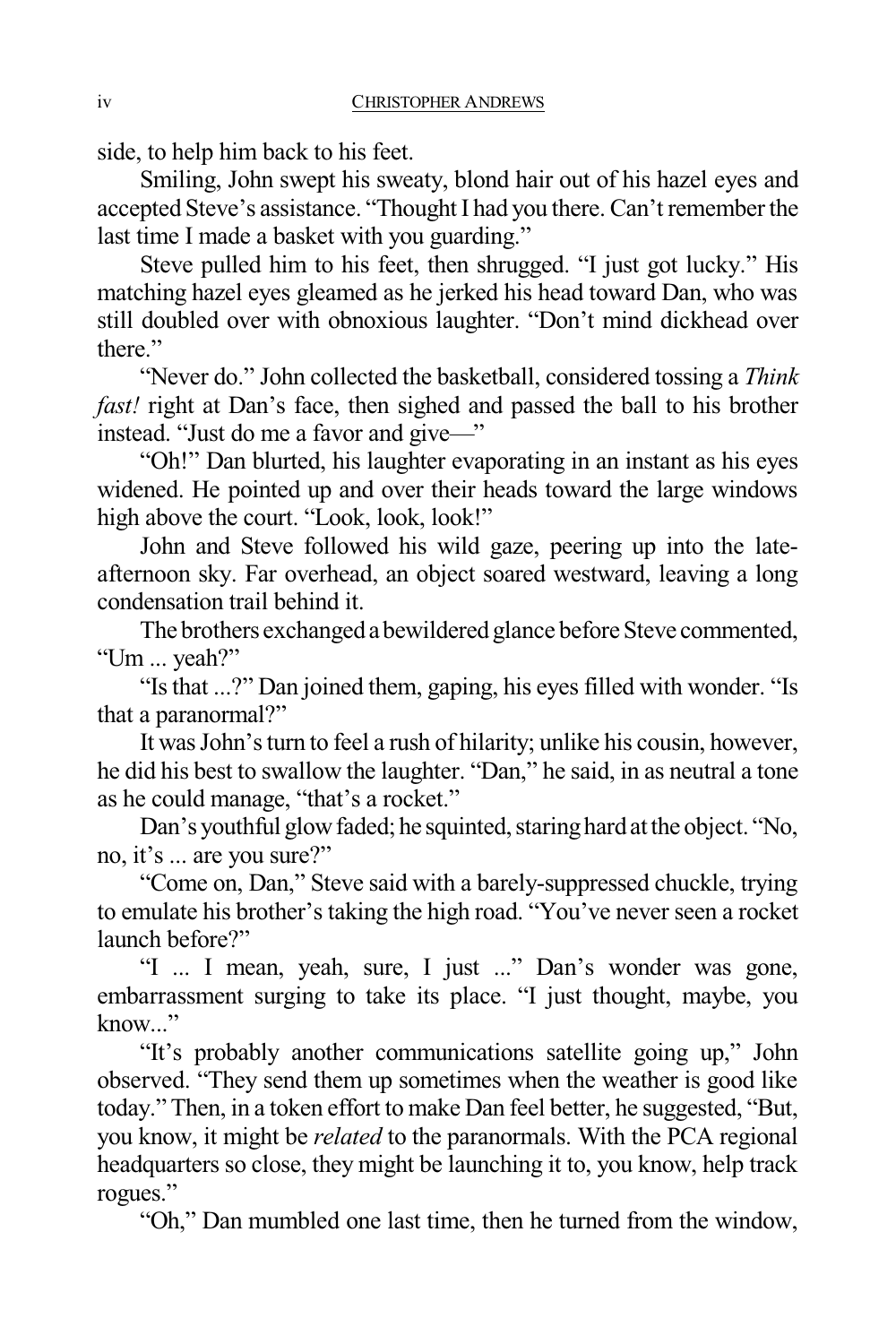took the basketball from Steve, and dribbled away from his cousins without making eye contact.

John looked to Steve, who shrugged, his expression saying, *Dan's always been able to dish it out but not take it, right?*

True, but still, the paranormals had been around for about five years now, so ... what in the world would prompt such spontaneous exuberance from their cousin?

John was tempted, very tempted, to comment aloud, *But if it were a paranormal, wouldn't that be ...* magical*?* But he had been down thisroad more than once. Neither Dan nor Steve (nor anyone else in his family) wanted to hear his theories, again, about the paranormals proving the existence of real magic.

#### **PCA**

When they were playing basketball, John had been annoyed with Dan. But asJohn prepared for bed that night, he was *angry* at his cousin. And at his Aunt Carol.

He had wondered why Dan had gotten so excited about the possibility of seeing a paranormal flying through the sky. Sure, he understood in general — not long ago, one did not see a man soaring through the air unless watching a movie about a guy with a big red "S" on his chest. But for better or worse, this was the new world they lived in, and Dan had seemed a little over-the-top about it ... and now John knew why.

Dan was going back to college this semester and would be majoring in Pre-Law, with an emphasis on Paranormal Rights. But he hadn't bothered to mention this to John or Steve, not even after his little display on the basketball court. No, that honor had gone to dear Aunt Carol, who held nothing back as she gushed about it during that evening's family dinner.

That itself wasn't so bad. She was excited for her son, and proud of Dan's gallant new major (which was a far cry from his original major of Getting High All Freshman Year). That was her right as his mother, obviously.

But it was that look she gave to her sister, John and Steve's mother. That look of cloying sympathy, followed by that flick of her eyes toward Steve. And what really pissed John off was not just that he had seen it, but he knew that Steve had as well.

Rather than diving right into college straight from high school, Steve had chosen to take a year off... which had turned into two, and maybe even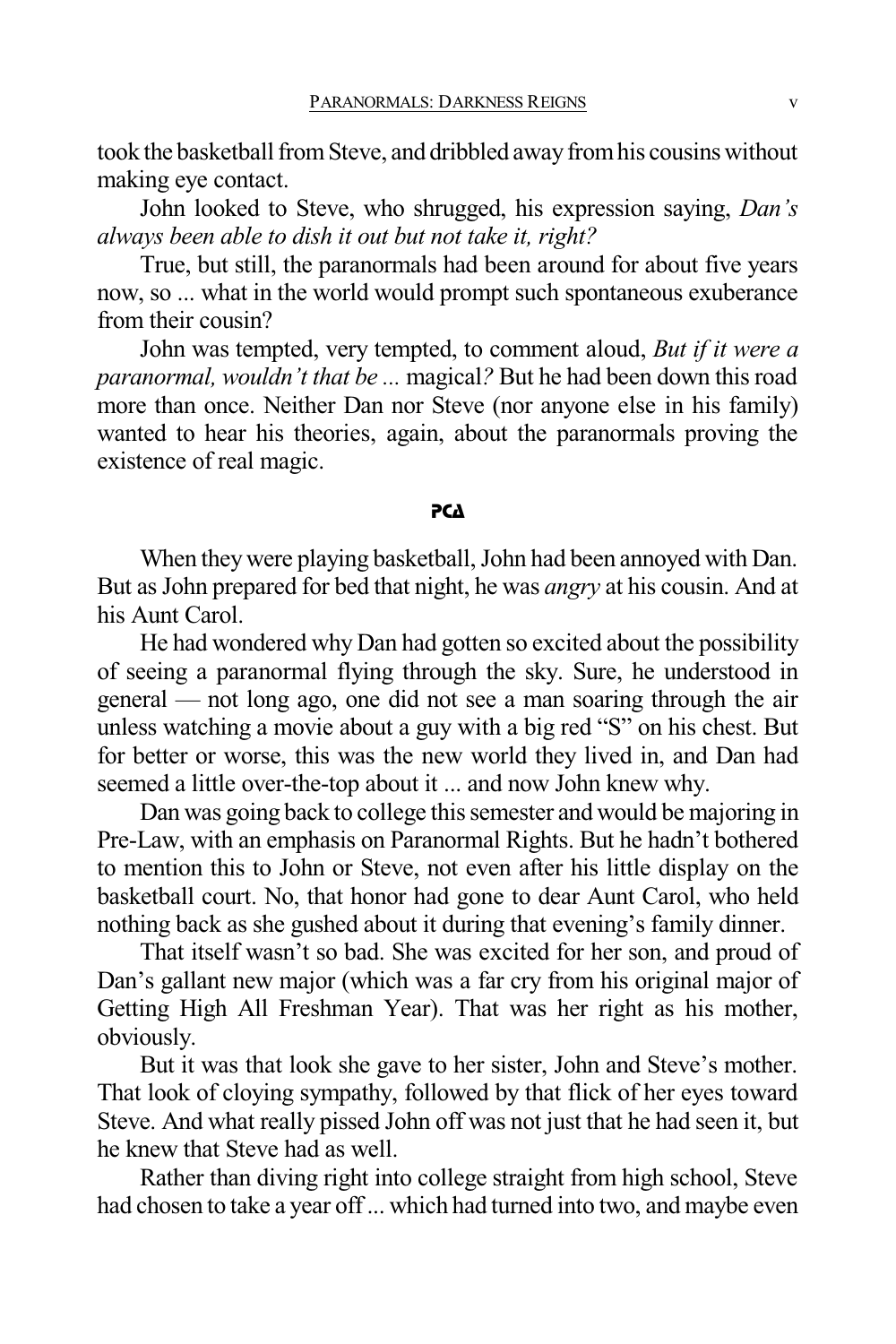three. Their parents had been understanding and supportive (maybe *semi*-supportive in their mom's case) at first, but that had been wearing thin as the next semester drew closer and Steve made no move to enroll. John had talked to Steve about it, and knew that the problem was his brother's lack of direction, of any real passion beyond his athletic pursuits; but when he suggested that perhaps Steve could pursue, say, a Bachelor of Science in Athletic Training, his brother balked at the idea.

John himself would soon be a Senior in his current major, Literature ... in theory, that was. That was another factor that was making him feel awkward and uncomfortable, which contributed toward his anger at Carol and Dan on the whole subject of college: John might not be returning next semester, because he didn't know if he could afford it.

It wasn't a literal question of finances, per se; his parents were graciously paying histuition,so long as he maintained a respectable gradepoint average. But when they find out *why* the latest deposit into his account, which had been earmarked for the coming semester's tuition, had already been spent ...

Pulling on his pajama bottoms, John sat bare-chested on the edge of his bed, leaned to the side, and pulled the cloth-wrapped book from behind his nightstand. Carefully, gingerly, John unfolded the velvet from around his precious prize, then unbuckled the straps on the leather-bound tome. He gazed upon the aged book once more, and his muscles somehow relaxed the anger at his aunt and cousin fading into the background — even as his breath quickened and his heartbeat stepped up a notch.

No title emboldened the cover of this book; this was not that sort of opus. This, to the best of John's knowledge, from the scope of his meticulous researching and questing, was a book of *real* magic. If the former owner had truly known what it was she had possessed, she would never have parted with it. Or would have asked for millions of dollars, rather than the thousands she received from John.

John Davison had loved "magic" all his life, but had only believed in *real* magic since he was sixteen years old, shortly before the Night of the White Flash.

He was still in Kindergarten when he saw his first stage magician, an old David Copperfield TV special that his parents (much to their later chagrin) had thought he might enjoy. John had been enthralled, his jaw hanging limp as he watched the showman perform illusion after illusion.

But that's all they were: Skillful *illusions*. John knew that — he was not a "gullible" boy; far from it. From that day forward, he watched every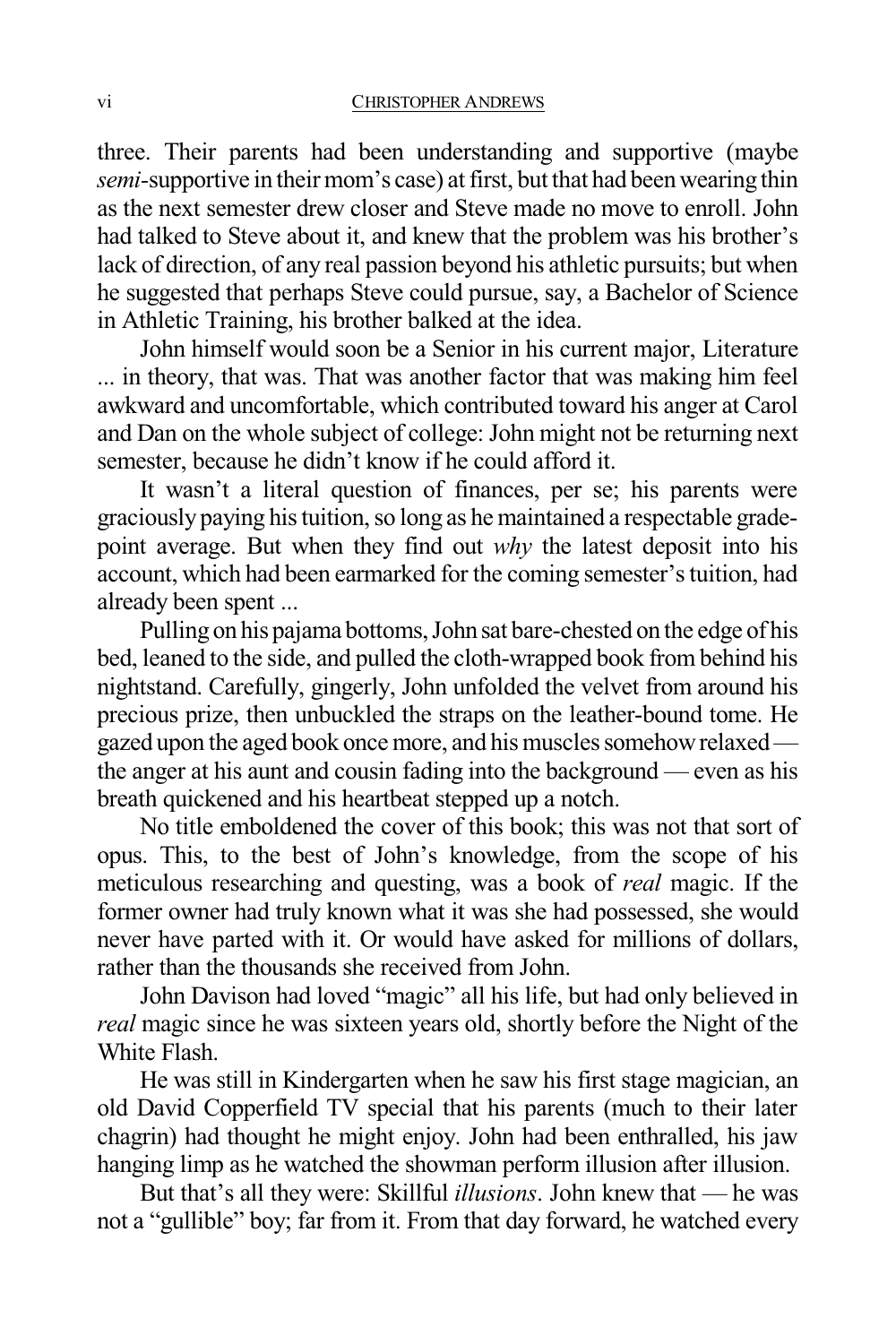magic special he could rent, buy, or view on television. He became a royal buzzkill for anyone watching with him, especially Steve, as he meticulously analyzed, broke down, and explained howthe illusion had been performed. He couldn't know if he were correct one-hundred percent of the time; it wasn't as though he had access to most of these people, could never fully verify his theories. But he was certain that he could feasibly pull them off via his own proposed methods, and for quite a while, he wanted to be an illusionist, a "magician," when he grew up.

And then, one day, he saw an act that changed everything.

He had been in high school, only weeks after his sixteenth birthday, and had saved money to drive across town to see a new act, "Ulysses the Unbelievable" (a corny name, but he had seen so many trite aliases that he barely registered that sort of thing anymore). His parents had no interest in joining him, especially since he could finally drive himself, and Steve had only agreed to go if John *promised* not to ruin the illusions for him. John had no qualms about Steve's stipulation — by this point he had learned to keep his mouth shut and his thoughts to himself ... at least until after the show.

John had been to this small theatre twice before, knew that he and Steve would get no flack for being unaccompanied minors, so long as they didn't get cute and try to order alcoholic beverages. Soon after they shuffled into their seats — not first row, but close — the show began like many others, with a warmup comedian and ladies in skimpy clothes; the latter John appreciated (he was a teen boy, after all), the former just annoyed him. Eventually, Ulysses — a plain-looking, average-sized, middle-aged man, his bald pate gleaming in the stage lights — emerged from backstage, and the show started in earnest.

Several minutes passed before John could put his finger on what was different about Ulysses' presentation. The tricks were standard enough the Dove Pan, the Inexhaustible Bottle, the Bill in Lemon, and a few others; all pretty routine, though Ulysses did put a new spin on the Quick-Change that John had never seen. Just run-of-the-mill illusions for an audience member as well versed as John Davison ... so why was he getting more and more excited asthe show rolled on? What was nagging him, in a good way, about familiar tricks he had seen so many times before?

He figured out part of it by the twenty-minute mark: Ulysses engaged in minimal banter. Sure, he addressed the audience from time to time, but he wasn't bothering with the plethora of distraction techniques that were usually vital to an illusionist's performance; nor had he opted for the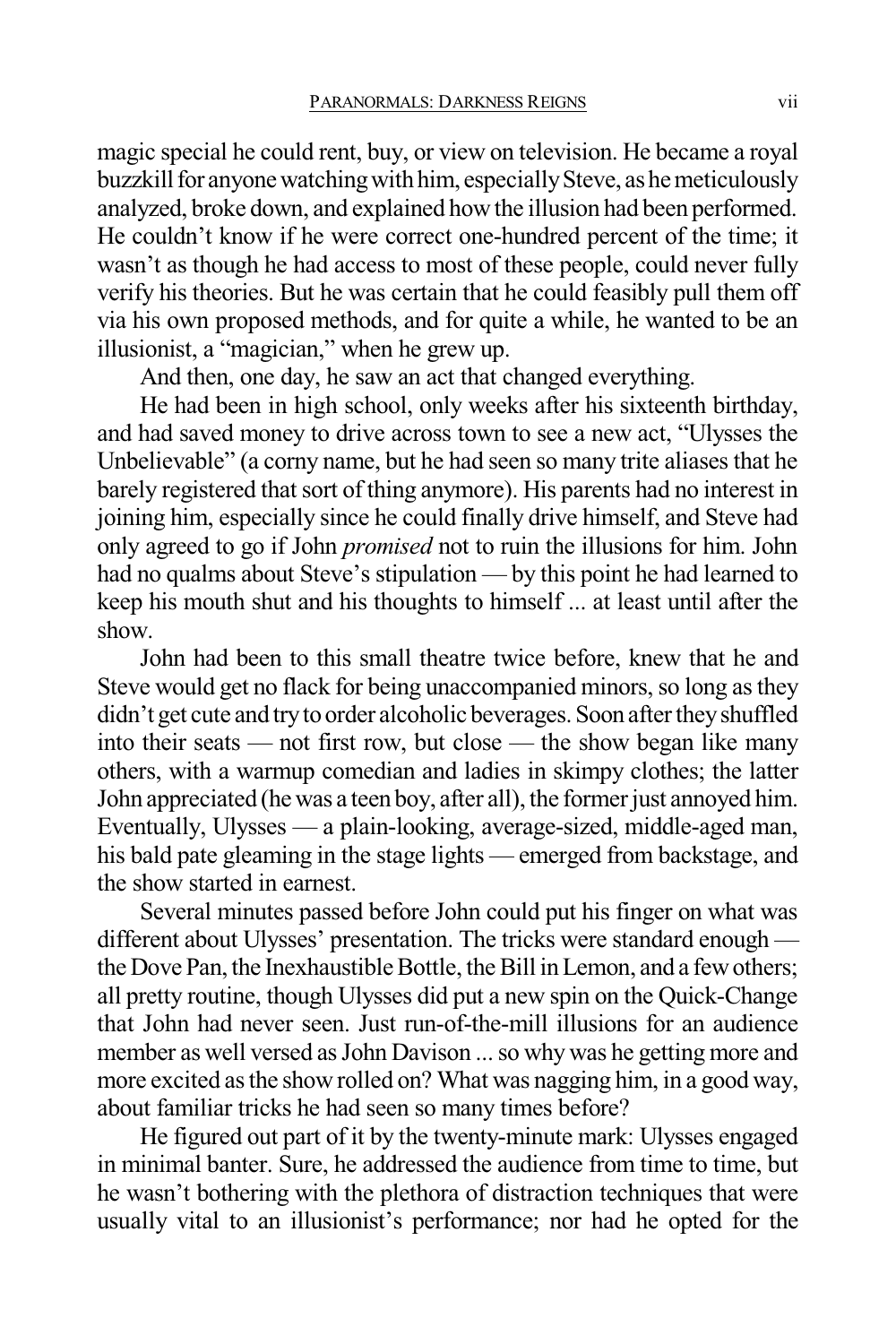typical, often-gaudy wardrobe, but wore a simple, black suit — not even a tuxedo, just a regular, everyday ensemble. Instead of trying to draw the viewers' attention to one thing so he could manipulate another, Ulysses appeared comfortable allowing them to look wherever they wanted, to focus on any area that struck their fancy. Most looked right at the center of the trick, but John couldn't be the only one who, if the illusionist waved around hisright hand, would keep an eye on hisleft. Whatever his personal methods, Ulysses was clearly very confident that the audience would fail to see through them.

*He's got balls, I'll give him that*, John thought with growing admiration.

Another difference was Ulysses' choice of "magic words." Most stage magicians had dismissed with "Abracadabra" or "Hocus Pocus" many years ago, but Ulysses clearly embraced the classic verbiage ... except that he didn't, quite. Instead of "Abracadabra," et cetera, he punctuated the climax of each trick by blurting some sort of foreign language. It didn't sound like pure gibberish to John, but nor did he recognize it; it sounded exotic, like Latin had sex with German. And he didn't project those words, either, but said them in a regular speaking voice; had John and Steve not been sitting so close to the small theatre's stage, he would not have heard them at all. Whatever they were, his favorite one seemed to be "*Nignius*;" he said it every time he used flash paper. It was another different approach, to be sure.

Then, as Ulysses entered what felt like the final act, the first thing happened that really revved up John's engine ...

Ulysses did not have an official "assistant," though one of the skimpily-dressed ladies from the pre-show popped on stage from time to time to move things around or take props away. One item, however, had been overlooked—the bottle from the Inexhaustible trick still rested on the little table at stage-right, having merely been shuffled aside rather than removed.

Ulysses was in the middle of a Cut and Restore Rope when someone backstage bumped against the side curtain, nudging the little table hard enough to jostle the bottle; it wobbled, then started to topple over the edge...

... except Ulysses glanced over, saw what was about to happen, and with only the slightest interruption to his current presentation, he flicked a pinky finger at it and muttered something that sounded like, "*Firmumin*."

The bottle had been on the edge of falling ... and then it wasn't. It was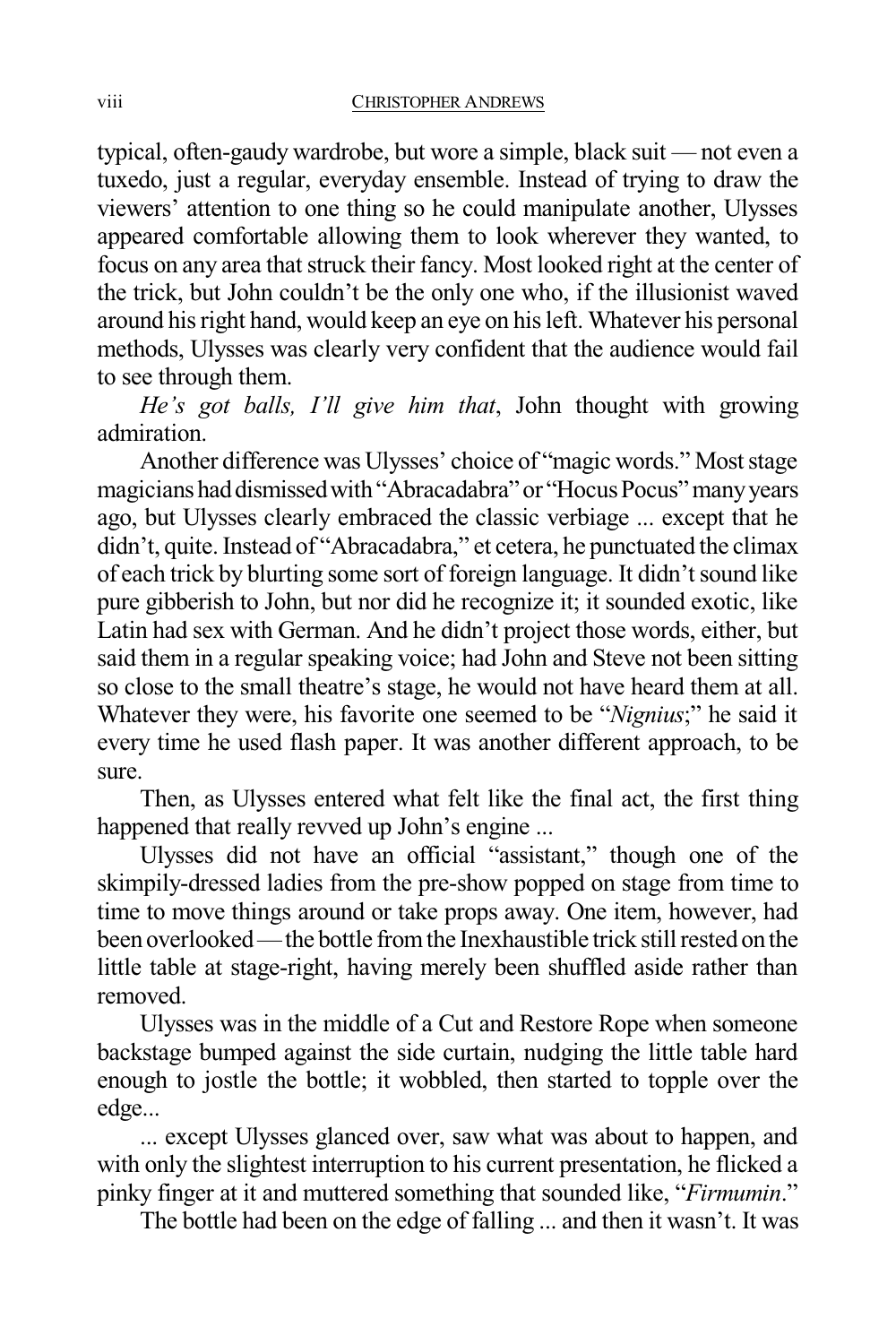steady on the table, with only the barest shake to hint that it had ever moved at all, and Ulysses plunged forward with his rope trick as though no disruption had occurred. Four or five other audience members must have seen it as well, because there was a smattering of applause and one audible gasp from the row behind them, but Ulysses had done it with such brief, casual grace that most of the crowd remain oblivious.

Thunderstruck, John sat with his mouth hanging open. What the hell was that? If Ulysses had called attention to it, he would have assumed it was a refreshing new trick, something to stand apart from the commonplace displays they had seen thus far ... but he hadn't. He had called *no* attention to it whatsoever, had treated it like anything gone wrong during a live performance—adjust, adapt, down-play, and hope the audience suspected nothing.

So what in the world had he just *seen*?

For the rest of the show, he studied every little move Ulysses made, waiting for something, *any*thing else to occur like the toppling bottle that did not fall. But nothing did. Ulysses ambled through the rest of his act, took an almost impatient bow to his applauding audience, and disappeared backstage.

"Come on, we have to go, come on ..." John jabbered as he grabbed his brother's wrist and pulled himacrossthe rowofseats, weathering grousing from offended people whose feet he trod upon and letting his mystified brother handle the mumbled apologies.

John remembered the layout of the theatre from his past visits, knew exactly where to find the back exit, where the talent would usually emerge. Steve gave up asking questions after the first thirty seconds and just followed him (and John probably would not have waited if he had fallen behind). John just *had* to meet Ulysses the Unbelievable, to talk with him, to get just the slightest hint of ... *something* to explain what he had seen with that damned bottle!

Hustling through the evening twilight, John released a very unmacho squeak of disappointment when he rounded the back corner and saw that, not only had Ulysses already exited the theatre, he wasstriding away from them at a brisk walk. He carried nothing with him, no rolling case of supplies, not even a briefcase. And he wasn't heading toward the parking lot, but crossing a small side street toward an alleyway between the neighboring buildings.

"Wait!" John cried as he broke into a sprint, desperate to catch up with the illusionist. "Wait, please!"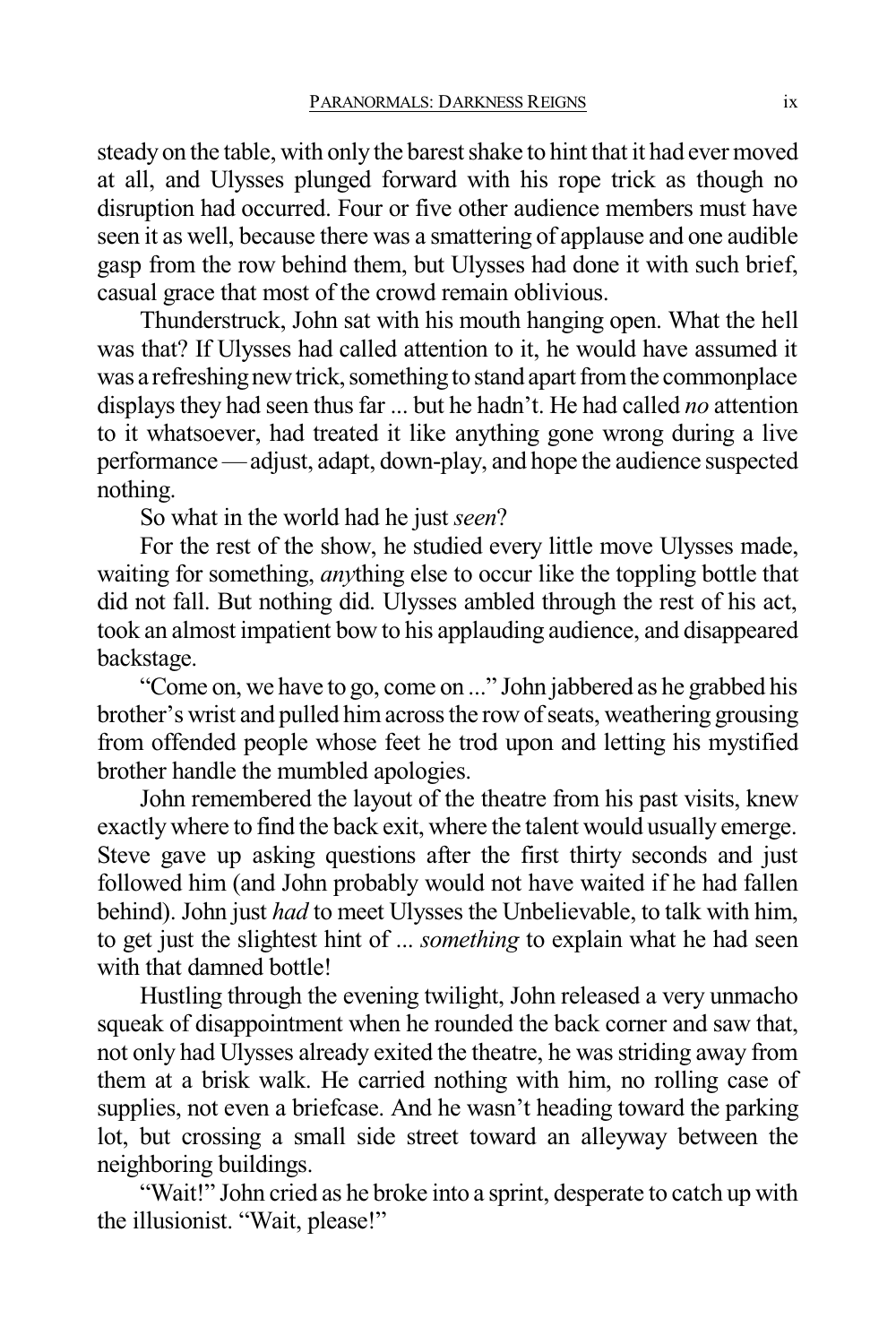Ulysses didn't exactly glance back, but he did turn his head in profile, suggesting that he had heard John. Instead of stopping, however, he looked forward again and picked up his own pace.

"Please, *wait*!" John called, running faster.

"John, *you* wait up, damn it!" He heard his brother, but like Ulysses, he chose not to look back, just kept going, eyes only for his target.

Ulysses entered the alleyway and disappeared into the shadows.

*Come on, John*, whispered the growing voice that was maturity, and a sense of peril. *You aren't really going to chase a strange man into a dark alley with only your baby brother to save you. You're smarter than that.*

He did slow his pace, just a little, as he crossed the narrow street, but that was all the caution he was willing to indulge.

"John!" Steve shouted again, nearer this time, having closed the gap between them.

Thanks to the evening's gloom, John didn't have to wait long for his eyes to adjust to the relative darkness between the buildings. He spotted Ulysses almost at once; the baldman had stepped up onto the back entrance ofthe building on the right, the alcove almost but not quite hiding himfrom view.

Seeing that his quarry had finally stopped —he didn't know why, and he didn't care —John slowed further and gasped for breath. "Sir ... please,  $\mathbf{I} \dots$ "

Ulysses looked at him, glanced over John's shoulder (presumably at Steve), then returned his gaze. And he smiled. It wasn't a big smile, nor was it especially pleasant; it was more of a smirk, falling somewhere between humor and ... what? John wasn't sure.

Ulysses lifted one hand, twiddled his fingers in a farewell wave, then twisted his wrist around to wave at himself. He stated, "*Subcinctinin*" ... and then he was gone.

John cried out, stumbling backward so that Steve nearly ran into him.

"John, what the hell?" Steve grumbled, not even out of breath. "What was that all about?"

John didn't answer. His startlement at Ulysses' vanishing faded as his analytical mind took over: He had wanted to ask about the bottle, because he had never seen that particular trick before ... but a disappearing act? That was old hat for John Davison. If Harry Houdini could make an elephant disappear, how impressive could it be, really, for Ulysses to drop from sight?

... even if it *was* the smoothest execution John had ever seen, as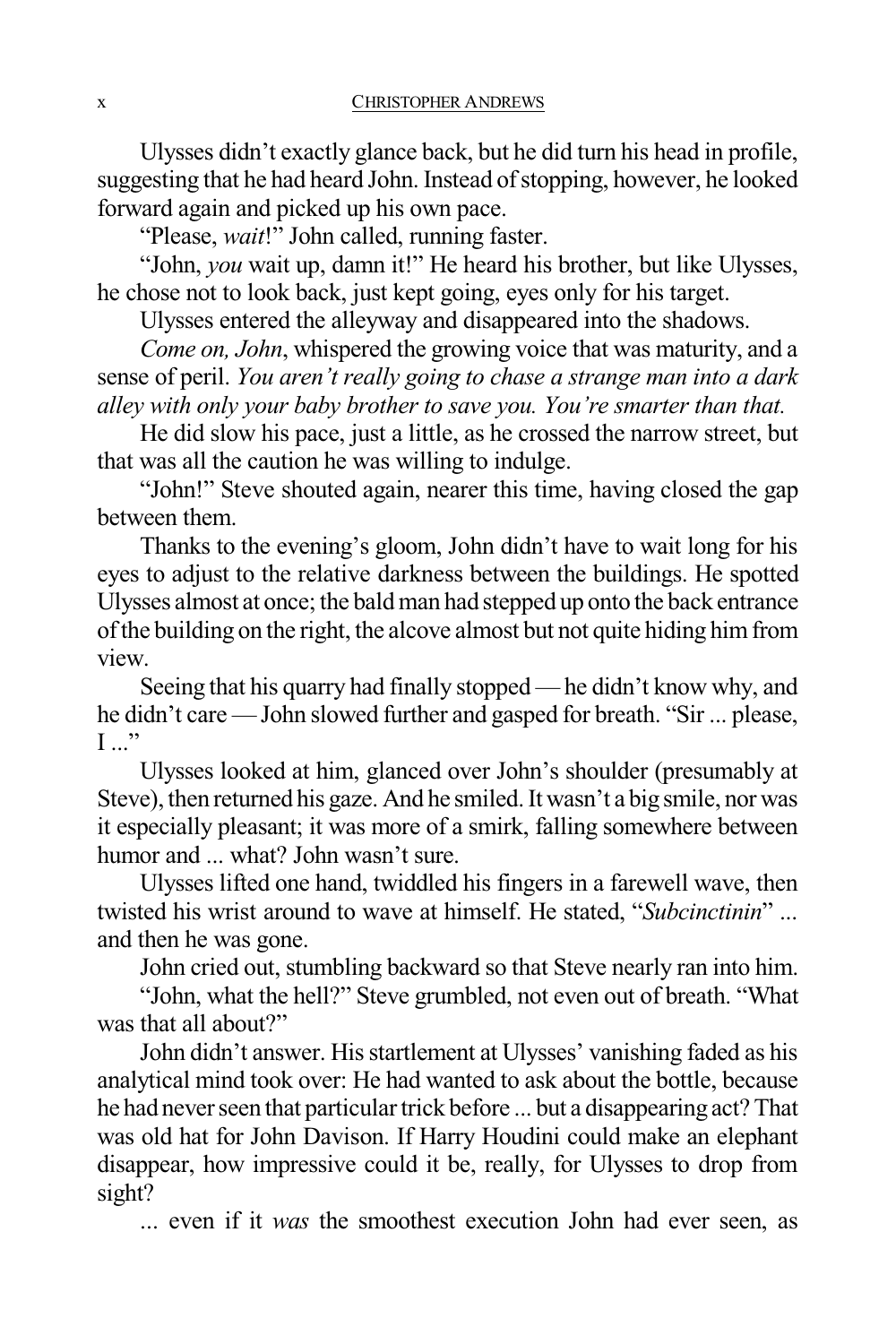Ulysses had never broken their direct line of sight, had not passed behind or through anything, had simply been standing there and a heartbeat later he was gone ...

And so John spent the next half-hour studying every angle of the alcove, the door (which appeared to be locked solid from the inside *and* chained from the outside), the steps leading up to it, and then the alleyway itself. Steve tried talking to him several times, but after John's third or fourth monosyllabic dismissal, his brother sighed and helped him look around — even though he didn't understand what it was John was looking for, or why. John refused to give up until it started drizzling, and Steve reminded him that their parents would be expecting them home soon. Only then did John, grudgingly, leave the alleyway.

For weeks after that, John blathered about what had happened to anyone who would listen (and even to a few who clearly were not interested). Most thought it was hilarious that John Davison, *the* premiere illusionist fan/nitpicker, had finally seen a trick that even he couldn't explain.

They didn't get it. It wasn't that he couldn't explain it ... well, actually it was, but it was more so that he couldn't even *fathom* how it was done, especially when he was given unlimited access to the "stage" that was a simple alleyway (which he had revisited three times since, at different times of day, as well as inside the cleaning service that owned the business into which the back entrance led). It was an illusion beyond anything he could imagine, unless ...

Unless he had stumbled across *real* magic?

That notion both exhilarated and frightened him in a way that stage magicians had never achieved.

He played that particular theory a little closer to the chest, sharing it with only his closest friends and his brother. All of them, even Steve, laughed. He wasn't serious, right? Had all the magic shows finally shaken his sense of reality? Come on, man! Magic wasn't real.

Magic *wasn't* real. Obviously.

And so, for another week or more, that became his mantra as he tried to dismiss his silly ideas and get back to the real world.

Magic. Wasn't. Real.

That was that ...

... and then the Night of the White Flash happened. And the Paranormal Effect became undeniable. And to hammer the whole thing home, the newly-formed Paranormal Control Agency came knocking on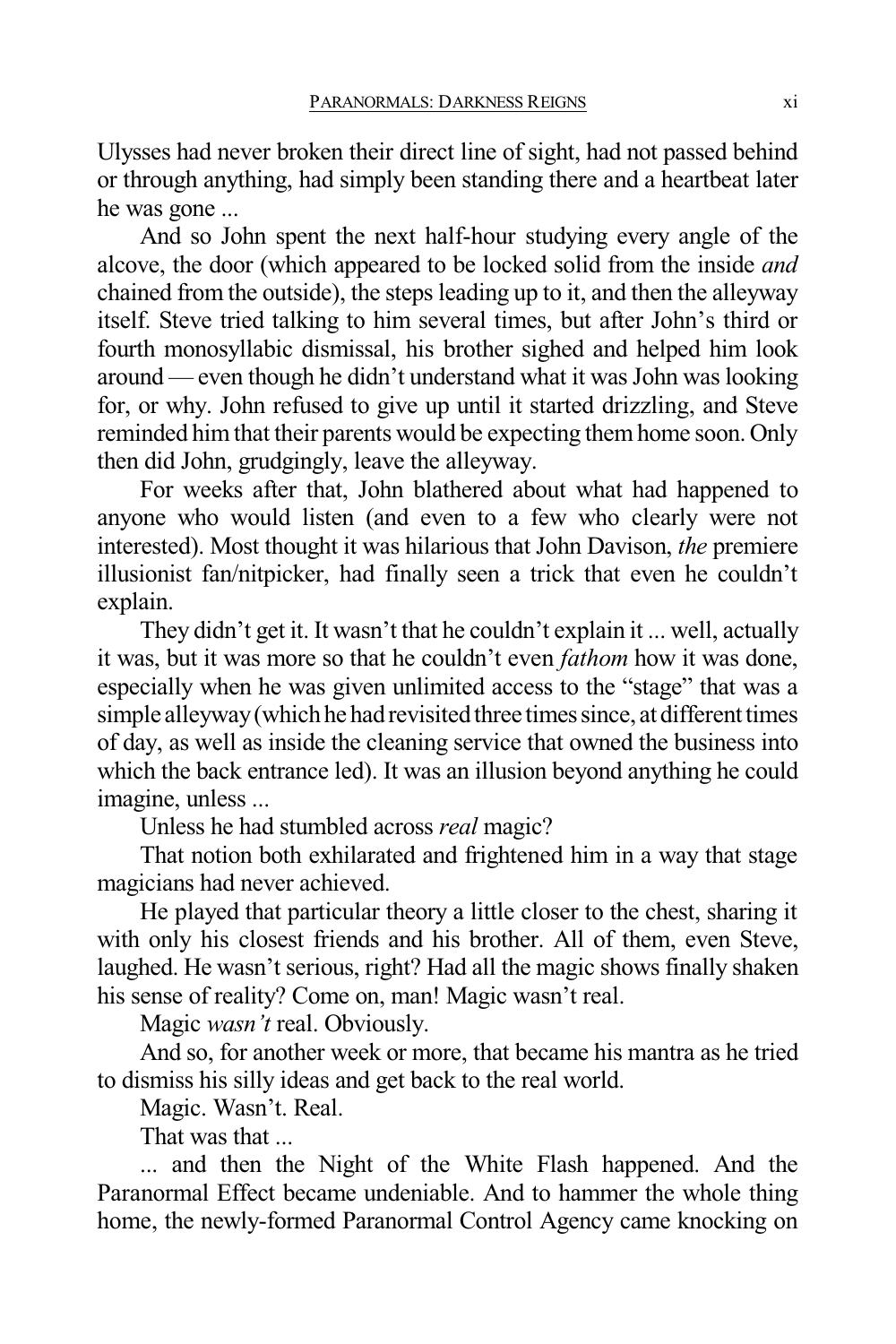their dad's proverbial door, seeking his professional help in dealing with the brand-new superpowered rogue problem.

"Reality," as humankind perceived it, had taken a sharp left turn. And what was most hammered home for John wasthat the paranormals proved that the "impossible" could exist—and from John's renewed, excited point of view, the paranormals could not exist *without* magic. The White Flash had come from the heavens, so most people looked to an extraterrestrial origin. But to suddenly give random people superpowers? Modern science couldn't explain that, nor could modern medicine. But if one allowed for the existence of *real magic*, as far as John was concerned, that could explain a great many things.

"Maybe," Steve once tried to point out, "you're putting the cart before the horse? Or the chicken before the egg, or whatever?"

"Huh?" John had glanced up from an article about Ulysses the Unbelievable, one of the few he had been able to find. "What do you mean?"

"I think we're all a little more open to the idea of magic now," Steve stressed, "since we've got all these potential superheroes running around. But that's *after* the White Flash. You thought you saw that Ulysses guy disappear *before* the Paranormal Effect got started. Don't you think you're looking at it a little backwards?"

"Contrary to the theories of Stan Lee," John countered, his eyes already returning to the article, "radiation, even cosmic radiation, should not create superpowers; if that's what the White Flash was, a small percentage of us should have cancer, not superhuman gifts. *Magic* makes more sense than that, since it's all about bending the laws of reality. Which means magic had to come first." Then he grinned, just to showhe appreciated his brother trying to reason with himabout it. "Who needsto start with a chicken *or* an egg if you've got magic?"

Steve kind of nodded, a familiar gesture that suggested *I suppose* — but actually meant *I don't buy it, but I'm done arguing with you, so I give up* — and headed off to his bedroom.

John Davison was a young man on a mission. Yes, he acknowledged the awesome wonder, and dread, of the paranormals who walked among them. But he sought the miracle *behind* the miracle, the phenomenon that he believed was the true answer to the questions surrounding the White Flash and the Paranormal Effect. If he could track down the source of these earthshaking mysteries, it would prove the ultimate in killing two birds with one stone — or, put in less morbid fashion, embracing the best of both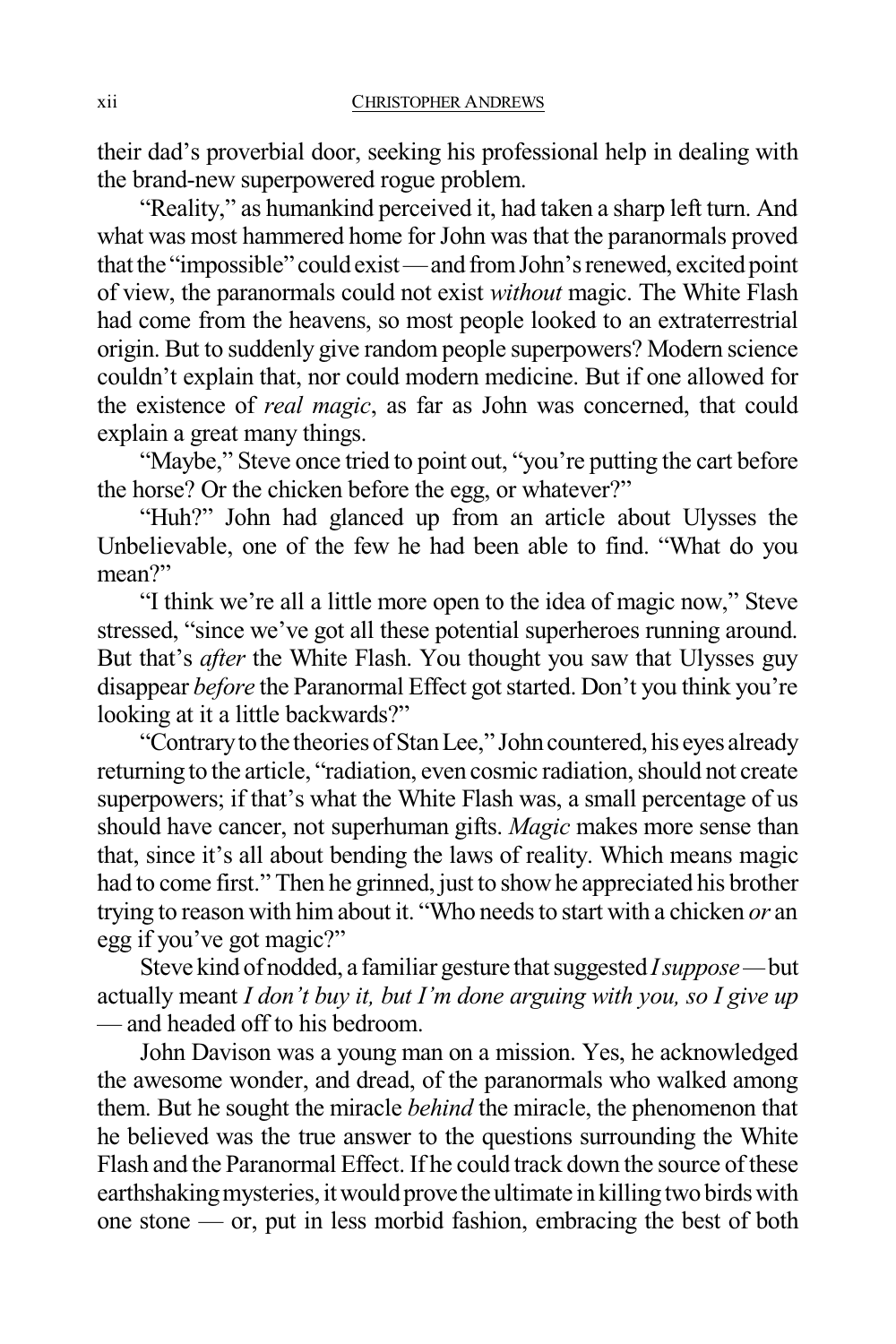worlds.

He soon determined that modern media wasn't going to help much; all he could find were standard fluff pieces (and it was salt in the wound that Ulysses never returned to perform at any local venues), and a general Internet search for "real magicians" was too broad a net to cast for his purpose. With college looming in his near future, he decided to major in History, with an emphasis on Ancient and Medieval History. He understood that the class curriculum itself would do little for his pursuit, but it might grant him access to rare books that he would otherwise never discover on his own. It was worth a shot, and it wasn't as though he had ever settled on any other major (in that respect, he and Steve were two peas in a pod).

High school graduation passed, college began, and John attacked his classes with a vengeance. By the end of his freshman year, he had very little to show for his private efforts, but he appreciated every tidbit he could scrape together. This prompted a switch in majors, from History to Literature, with an emphasis on Rare Classics; the latter led to his developing some contacts in the collectors' world — a few of which he even used for his class work.

He got chummy with some of the more eccentric collectors, and thanks to the Internet, that group spanned the globe. These connections led to some whispered gossip, gossip led to rumors ...

... and those rumors eventually led to the precious, expensive tome which he held in his hands tonight, the book which had sapped his next semester's tuition money, which was leading to the coming storm when his parents find out.

It was totally worth it.

Opening the book with gentle fingers, John turned to the only page he had marked with a soft, thin strip of ribbon. Midway down the page awaited the word which had convinced him to purchase the book at all cost, figurative and literal. The only word which he was certain he knew how to speak with the proper pronunciation, surrounded as it was by so many terms in that mysterious, probably dead language, because he had heard it spoken aloud by Ulysses the Unbelievable: *Subcinctinin*.

Oh, he had some ideas about other terms contained therein; his personal studies had taught him that much. But knowing how to actually incant them was another story. He had a good feeling about one or two others, but *this one* he knew how to say, and even had some solid leads on what it meant, both from his studies and the context of his initial experience: *Subcinctinin* meant "shift," or more literally, "transfer" or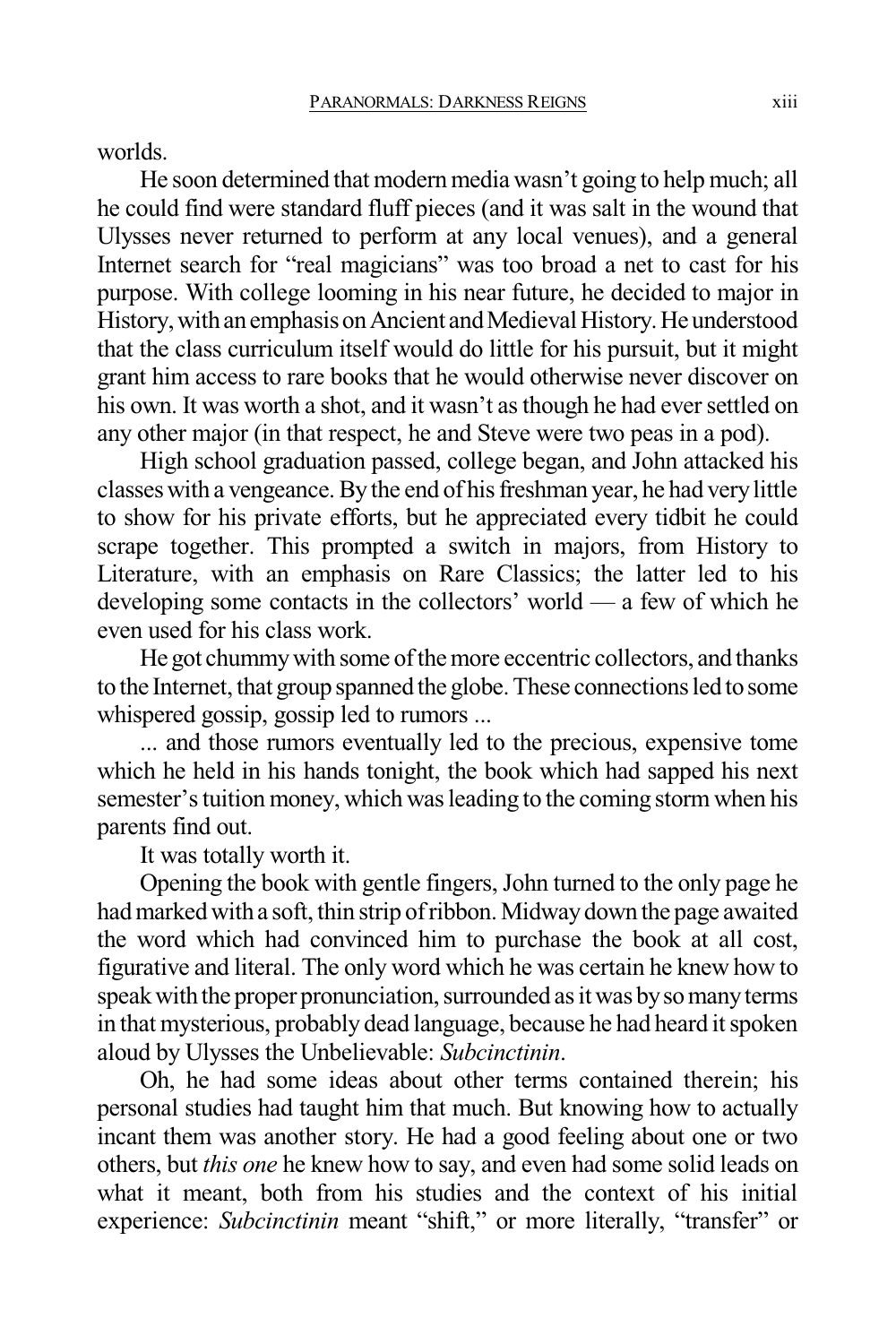"move elsewhere."

Relaxing upon his bed,John whispered the word, "*Subcinctinin*," over and over, until he fell asleep ...

#### PCA

John jolted awake to the loudest thunder he had ever heard in his life.

Bolting upright, his thoughts fixated in an instant upon the treasured book, which still rested on his lap. Had he actually nodded off without putting it away? Irresponsible! Setting aside its considerable personal and monetary value, the last thing he needed was for his mom or dad or Steve to walk in and—

Another crash of thunder, even louder than the first. Jesus, was the lightning striking right across the street? In their yard?

John glanced toward his window. Hard to be sure fromwhat little light peeked through the closed blinds, but it looked like typical early-morning sun. If a storm were brewing—

Thunder, yet again, this one so intense the water in his drinking glass on the nightstand rippled. If he didn't know better, he could've sworn that one came from *inside* his own house—

More thunder. And this time, a scream. Aunt Carol? What in the world...?!

He couldn't think straight. Between the rude awakening and the incredible noise, he felt addled, disoriented, almost detached. Was this a dream? It felt like it might be ...

Reaching for the book's cloth cover, he attempted to focus at least that far, to get the book protected—

More thunder and another scream, this one with words, but he couldn't make them out. Was that his cousin Dan?!

He shook his head, trying to clear it. Something horrible was happening, and he needed to get his act together and find out what.

Against his better judgement, he moved the book to his pillow, prepared to leave it aside until—

The next thunder wasn't quite as deafening asthe others, but it wasn't soft, either. He heard more voices, but he missed those because he was staring at the book.

When that last thunder struck, the words on the open pages had ... pulsed? No, not the words, the page surrounding the words, the paper turning just a little more white than its current aged-yellow.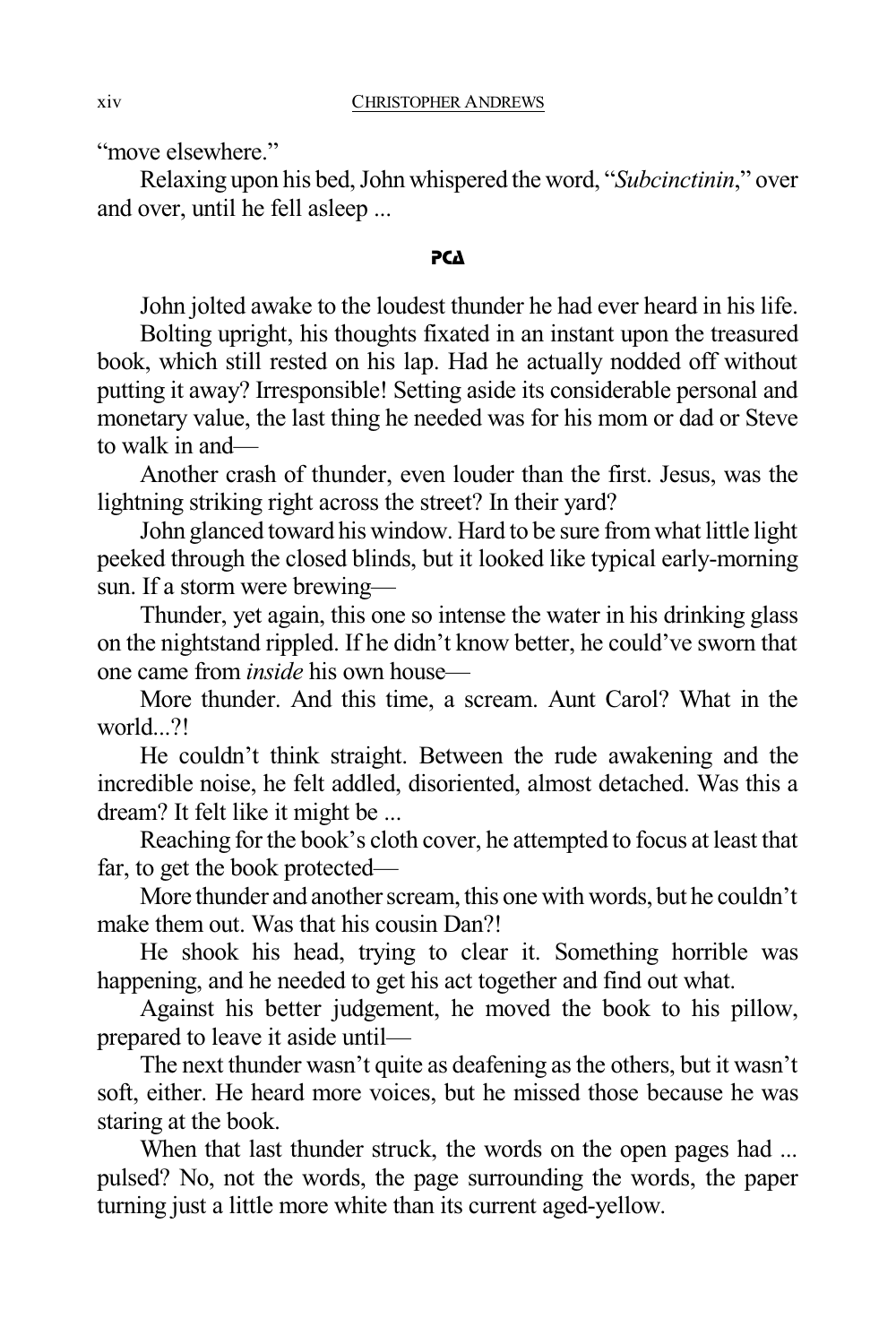No, that didn't make sense. And he didn't have the luxury of dealing with a trick of the eye right now.

Crossing his bedroom, John reached for his doorknob, then hesitated. He didn't know what exactlywas happening out there, but the screams and yelling — not to mention the goddamn thunder! — did not paint a pretty picture. Should he grab a weapon? He didn't have a gun, not even the BB variety, but he had an aluminum baseball bat in the closet ...

Then he heard the first distinct words, coming from his dad. "Richard, stop!" his father yelled, pleaded, begged. "No, Richard, please—!"

Then his dad howled in anguish.

Instinct overrode common sense, and John opened the door sans weapon.

Poking his head out just enough to see, he peeked to the left first. He could make out the open doors to his brother's room and the guest bedroom. Steve's room looked undisturbed, but a small fire burned in the guest room where his aunt and uncle had slept. And God, what was that horrible stench?

He glanced to the right into his parents' bedroom, which appeared to be empty, but he could see the wood smoldering on their open door, as though scorched. What in—?

Movement caught the corner of his eye from back the other direction; someone was emerging from the guest room, some guy with red hair. He was looking back over his shoulder, raising his right hand about chest high, so he didn't see John yet.

What should he do? Press the advantage while the guy was still oblivious to his presence? He wasn't exactly an action hero — that would be Steve's role. Where was his brother when—?

Aflash of bright white light erupted fromthe redhead's palm, and John understood the source of the thunder.

*A paranormal!* he gasped, barely holding it inside. *A* rogue*, in our house!*

He didn't understand any of this, but he recognized the danger he was in, and he eased back into his room, pushing the door closed with the gentlest of clicks. He turned the lock on the knob, but how long would his wooden door stand up against *lightning*?

Turning around, his mind juggled between calling the cops or the PCA, resuming his search for a weapon, or just crawling out the window. He couldn't leave, could he? His father was still wailing out there, and he had no idea about his mother or brother. But what could he *do*?!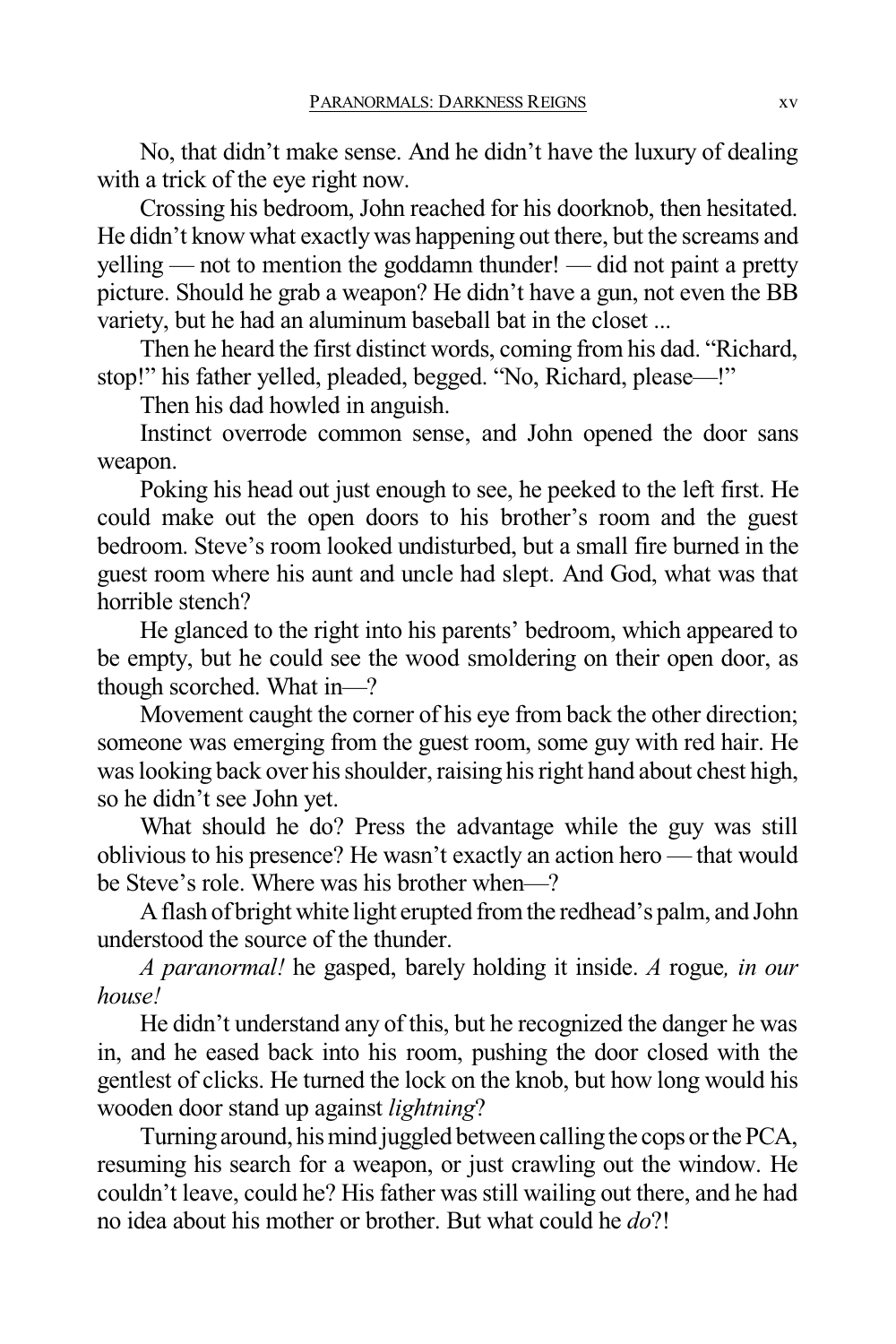That was when his gaze swept across the open book ... and halted.

Before, he thought the page had "pulsed" into a brighter white; now, the paper practically *glowed* before his eyes.

His hands trembling for a myriad of reasons, he reached out and lifted the tome. The archaic ink remained, for the most part, the same against the luminescent paper, except for a few scattered words, which each looked darker, deeper than before.

One of those words was *Subcinctinin*.

"*Subcinctinin* ..." John whispered aloud.

Did the text, that word, swell in response?

Another bolt of lightning and thunder, small by comparison but still ominous inside the confines of the house, and the book — the text, that word — reacted in kind.

Was the book ... was it *feeding* off the rogue's power?

A casual rap sounded from the door. "Knock, knock," came a stranger's voice, dripping with sarcasm, "anyone home?"

But John was fixated on that word, *feeling* it in a way that he never had before. "*Subcinctinin* ..."

The word swelled beyond question this time, the ink raised into a third dimension, puffy to the touch on the page; John checked, to be sure he wasn't just seeing things.

The door handle rattled a bit, and the man singsonged, "I think there iiiiisss ..."

"*Subcinctinin*," he said, louder; the text responded in kind.

The stranger's chuckle drifted through the locked door. "Sure, whatever floats your boat."

The air crackled with electricity, the thunder rattled John's teeth, and the door warped out of shape, but remained closed — for the moment.

The pages glowed so bright, most of the words became difficult to see. But not *Subcinctinin* — that remained clear as day.

"*Subcinctinin!*" he cried, even as a foot connected with the door and it broke open ...

... and then John Davison was somewhere else.

#### PCA

Graham kicked open the door with another lightning bolt already primed and ready to fire. Because, hey, *someone* in this family had to be able to put up a damn fight eventually, right? According to McLane, the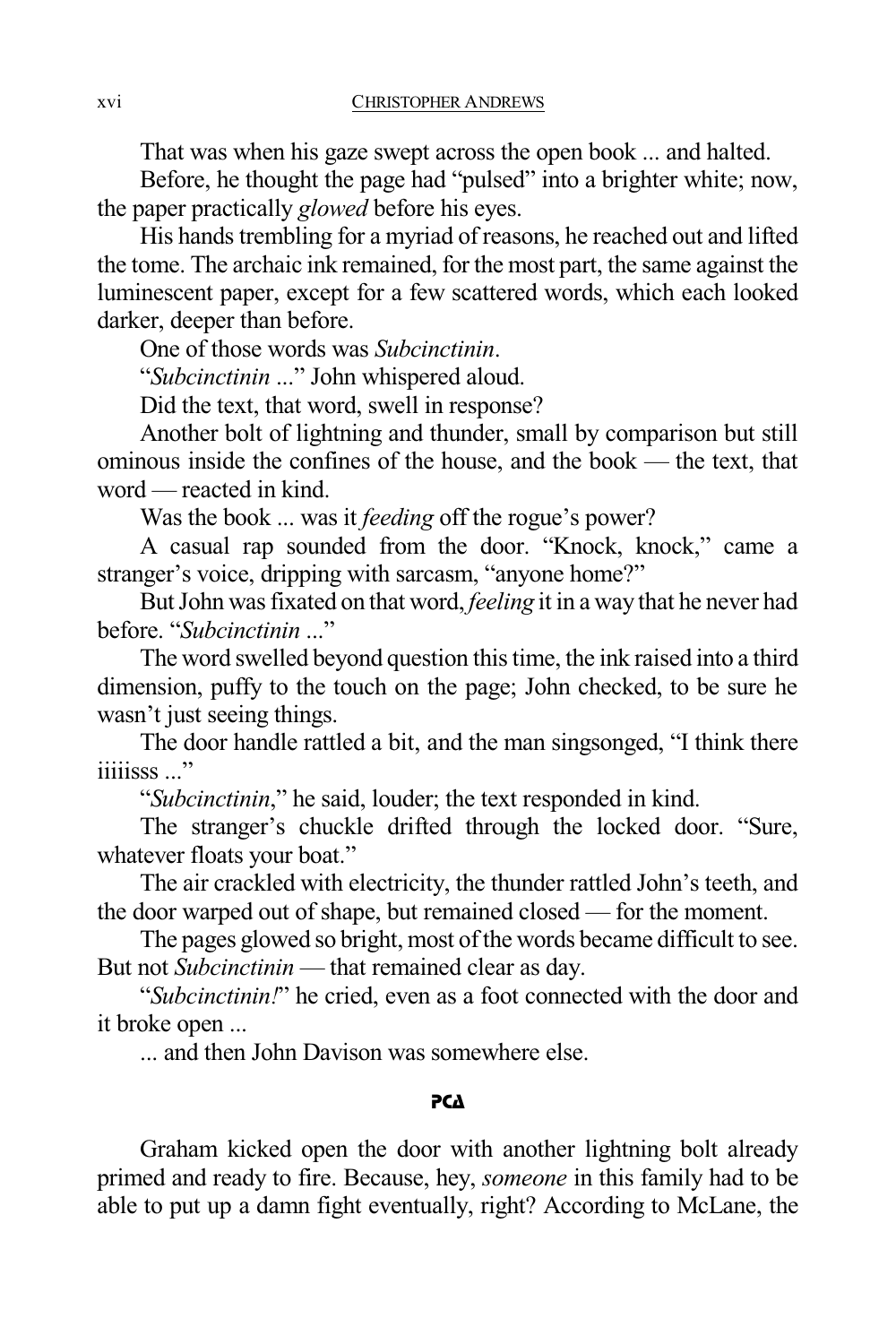only one who might have was that sad sack Graham had taken out on the motorcycle. Still, didn't hurt to be safe.

The door flew open and Graham saw someone in pajama bottoms sitting on the edge of the bed, his hands out in front of him as though reading a book, except Graham didn't see a book. Then again, Graham wasn't sure *what* he was seeing, because it didn't make a lot of sense. The guy in the pajamas looked ... weird, wrong, his skin kind of mottled and green-ish, like he was really sick — like, on-death's-door sick. He looked up at Grahamwith dark eyes and snarled like an animal, exposing toothless gums that were black instead of pink.

Was one of these Davison people a paranormal? McLane didn't say anything about that. Hell, this guy barely looked human ...

*To hell with this!*

Edgy, and a little freaked out, Graham cut loose with his prepped lightning, striking the guy — the thing? — square in the chest just as he rose to his feet. He convulsed, as Graham had seen many times before ... then burst into flames, which Graham had *not* seen before, not so quickly anyway, not after a single bolt.

The guy (thing?) screeched, and even roaring like a bonfire, took a step toward Graham.

Graham hit him (it?) again. And again, the third bolt striking after his target stopped moving.

But the weirdness didn't stop there. His victim had caught fire from head to toe, yet was already burning down to ash. Like, he had combusted big time and then just ... fizzled, leaving a pile of human-shaped soot.

Graham blinked a few times, trying to slow his breathing, regain his cool. Because really, what had he just seen here? He had been firing lightning bolt after lightning bolt since they stormed the house, so it was understandable that he had a lot of spots floating about his vision. Maybe the guy was paranormal, maybe he wasn't; the important part was, he was down, which was what McLane wanted on this little revenge run of his.

Speaking of revenge, he heard more screams from the other side of the house, and these were kind of gargled and choking, which suggested they were just about done here. Better to skip out, before the cops or the PCA had time to respond.

He sneaked one last look at the ashen remains, which barely smoldered at this point. Yeah, probably best not to mention this to McLane; he wouldn't want the big man to think he was starting to hallucinate under pressure.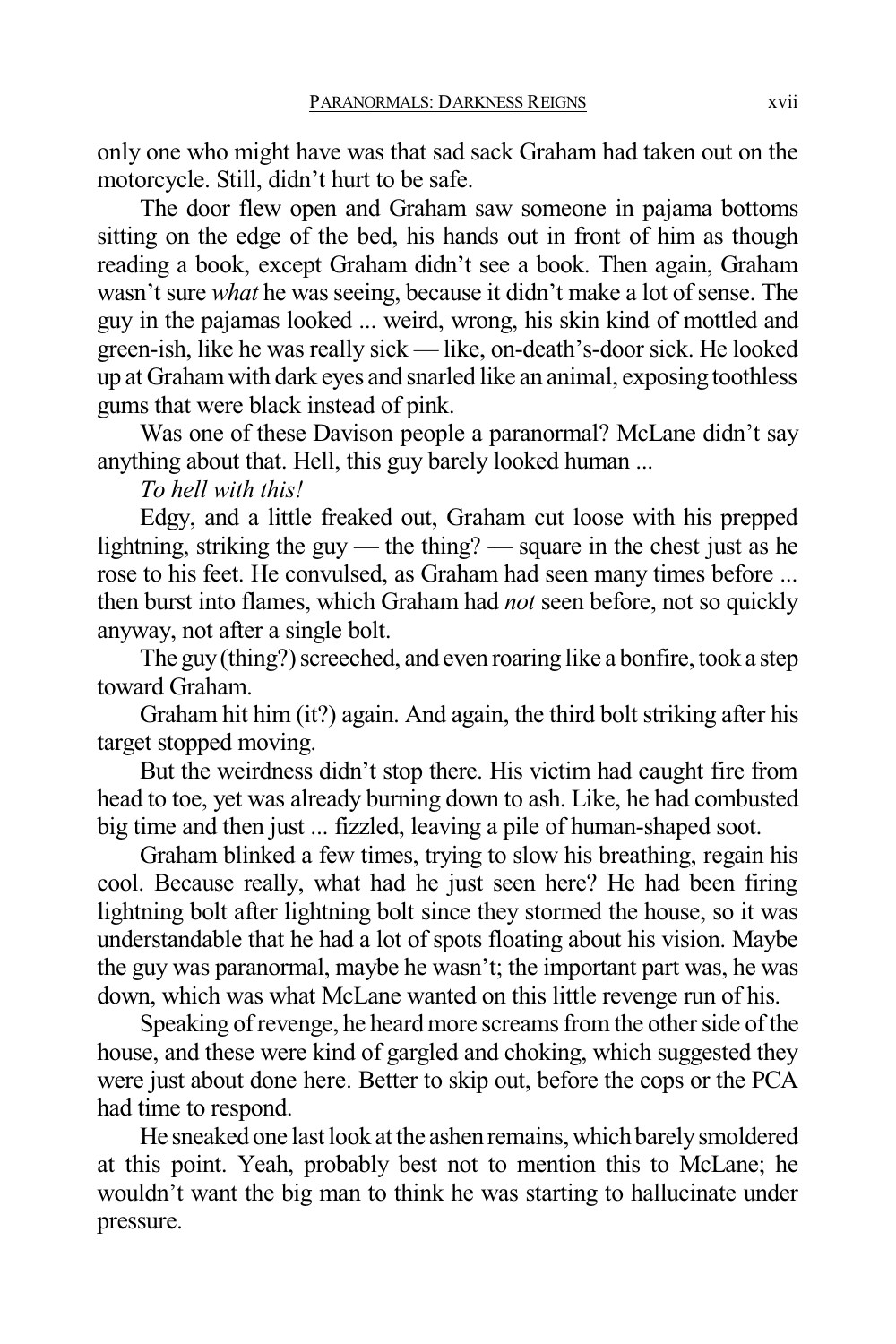Closing the door on this unsettling experience, Graham walked away from John Davison's bedroom.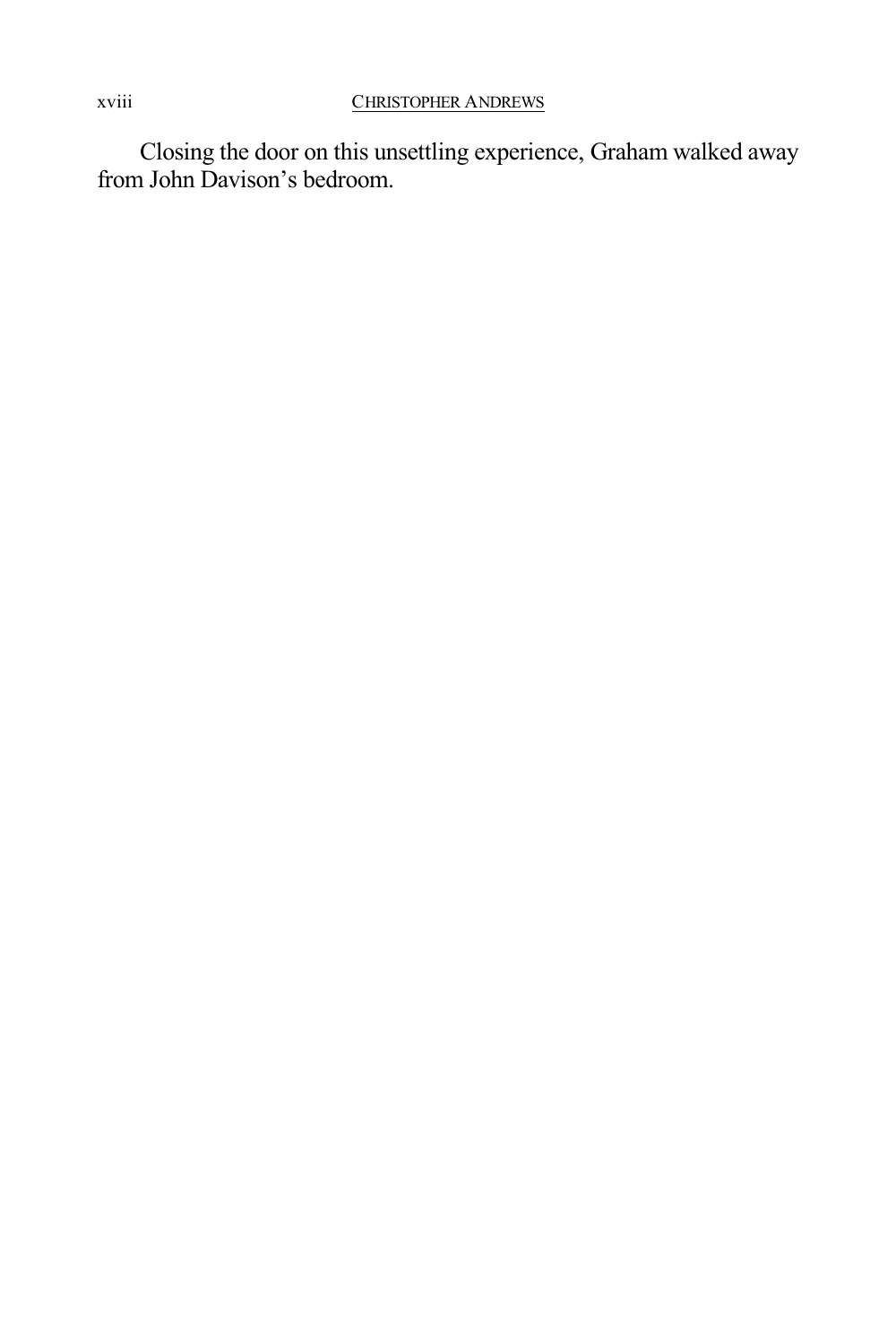## THREE-HUNDRED-NINETY-SEVEN YEARS AGO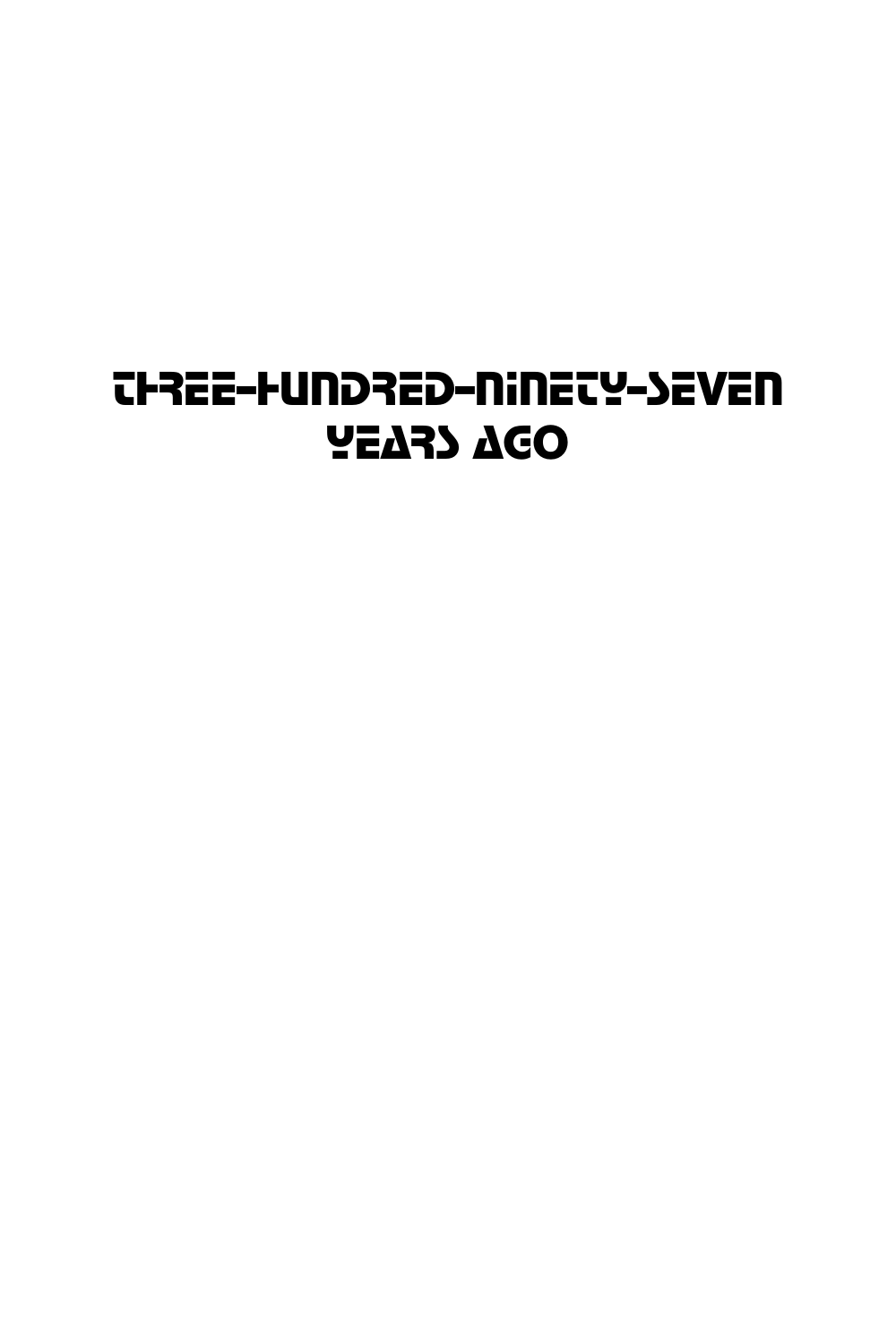## THE GLADIUS

One moment,John Davison was huddled in his bedroom, chanting the magic word, waiting for the rogue who could shoot lightning fromhis hand to burst through the door ...

... and then, a heartbeat later, he was very cold.

And very naked.

He felt no transition, no sense of movement or displacement, he was simply at home, in his room, and then he was here. Wherever "here" was.

Blinking, shivering, John took in his new surroundings. He appeared to be in a very small grove deep in some forest. It wasn't snowing at the moment, but there was snow in dirty clumps around the trunk of each tall, thick tree. Back home, it had been after dawn, but the light here smacked more oftwilight, or maybe night under a full moon; he glanced upward, but couldn't see the moon through the trees.

A strong shudder caused him to grip the book tighter, which was the first time he realized he still held it open in his hands. The pages were no longer glowing, the pertinent text back to normal. Why had the book come with him, but not his pajama pants? Not that the latter would have helped all that much; if he didn't find a way to get warm soon ...

Closing the book and holding it against his chest, lessto protect it than to capture whatever body heat he could, he considered what to do. He had only the most basic knowledge of building a campfire; he had never been a Scout. In fact, the closest he had come to actual, outdoor camping was during his *Dungeons&Dragons*role-playing with hisfriends when he was younger. He doubted he would be able to build a fire by sprinkling magic dust onto some wood. Then again ...

He considered the book in his arms, but only for a moment. He believed in magic, now more than ever; the conviction that it was the chanted "*Subcinctinin*" which brought him here was the only reason he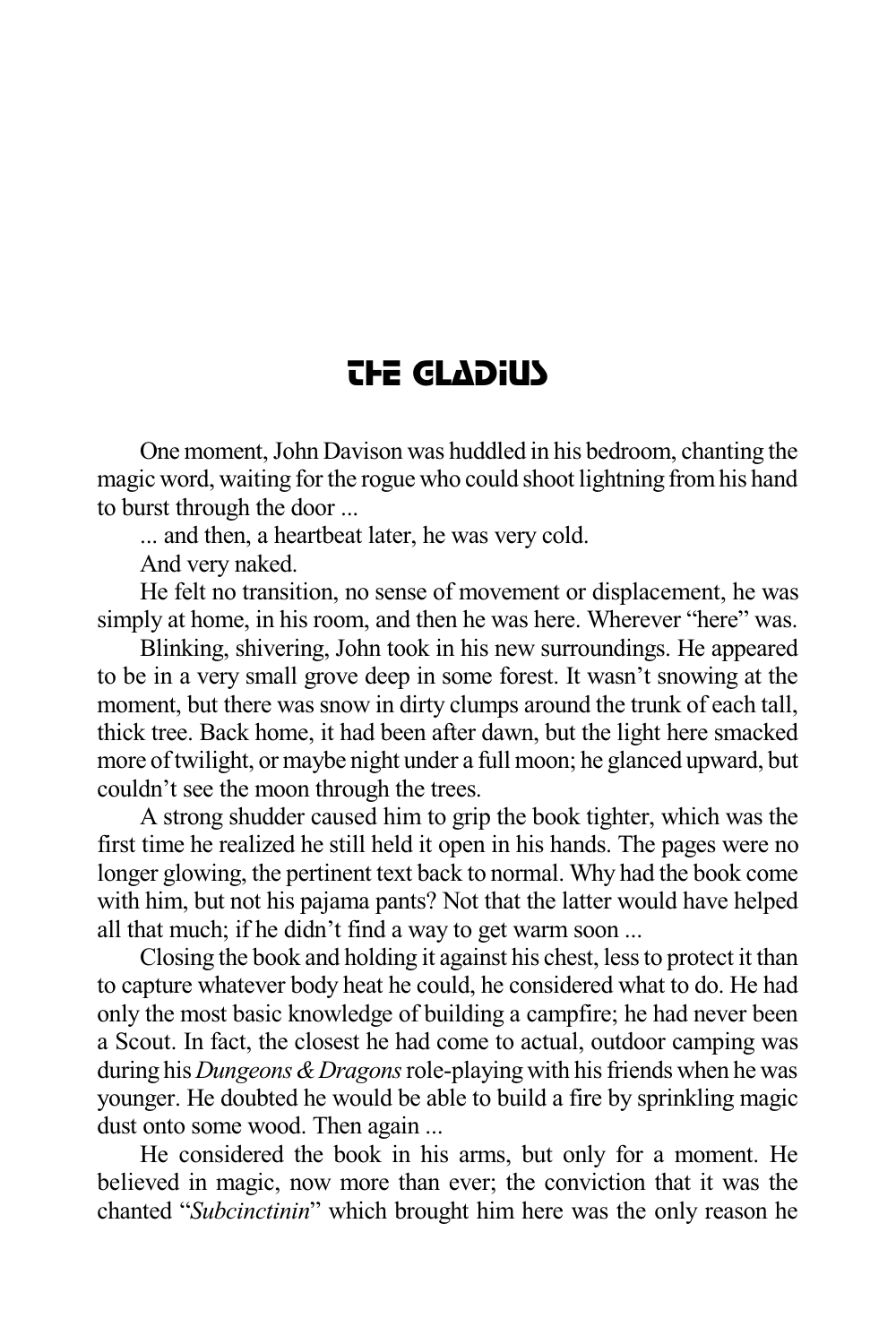wasn't freaking out more about his sudden change in locale. But "*Subcinctinin*" wasthe only word he knew so far, and since he had no idea how to direct it — if he had, he would have teleported to PCA headquarters, not into a dark, cold forest! — he doubted he would find help therein.

*Teleported to the PCA, because my family's in trouble ...*

But he couldn't think about that. Not yet.

His feet were already numb. He needed to hustle.

His first move should be to gather wood, and maybe pine needles he would probably need those for kindling. He would have to figure out how to make some sparks, too, but one step at a time.

Moving underneath the nearest tree, he bent to gather the needles ... except there weren't any.

Stepping back again, he examined the woods, the trees, with greater attention. Given how cold it was but how lush the trees still were, he had assumed that he was surrounded by pine trees. But this was not the case. The trees were filled with dark leaves; it was difficult to be certain in the dusk, but the leaves looked almost black. What kind of trees were these? He had no idea.

John had been so absorbed with the cold and his surroundings, he had not thought about how quiet it was, with barely a breeze making a sound ... until he heard something new. Turning his head, he tried to figure out what it was and where it was coming from; he thought it might be the mushy *clip-clop* of horse hooves on dirt, but he wasn't at all sure.

He didn't have to wait long to found out.

Only seconds had passed since the *clip-clop* sound registered when a large beast emerged from amongst the black-leafed trees right in front of him. The black-and-white animal, which was a horse and yet not *quite* a horse, halted before him without a whinny, its breath steaming through its nostrils. It had no mane ... or rather, it did, but it did not appear to be made of horse hair, looking too ropey. And the teeth that gripped the bit were too long, too fang-like.

"H-hello?" he called, craning his neck to see the rider. Because there had to be a rider, right? The horse/not-horse had a bit in its mouth, which implied reins, which implied a rider.

He was right; a person perched atop the horse/not-horse — a tall, longhaired, feminine figure covered in brown furs against the cold.

John remembered that he was naked and lowered the book accordingly. "Hello," he repeated. "Can you please help me? I'm ... lost."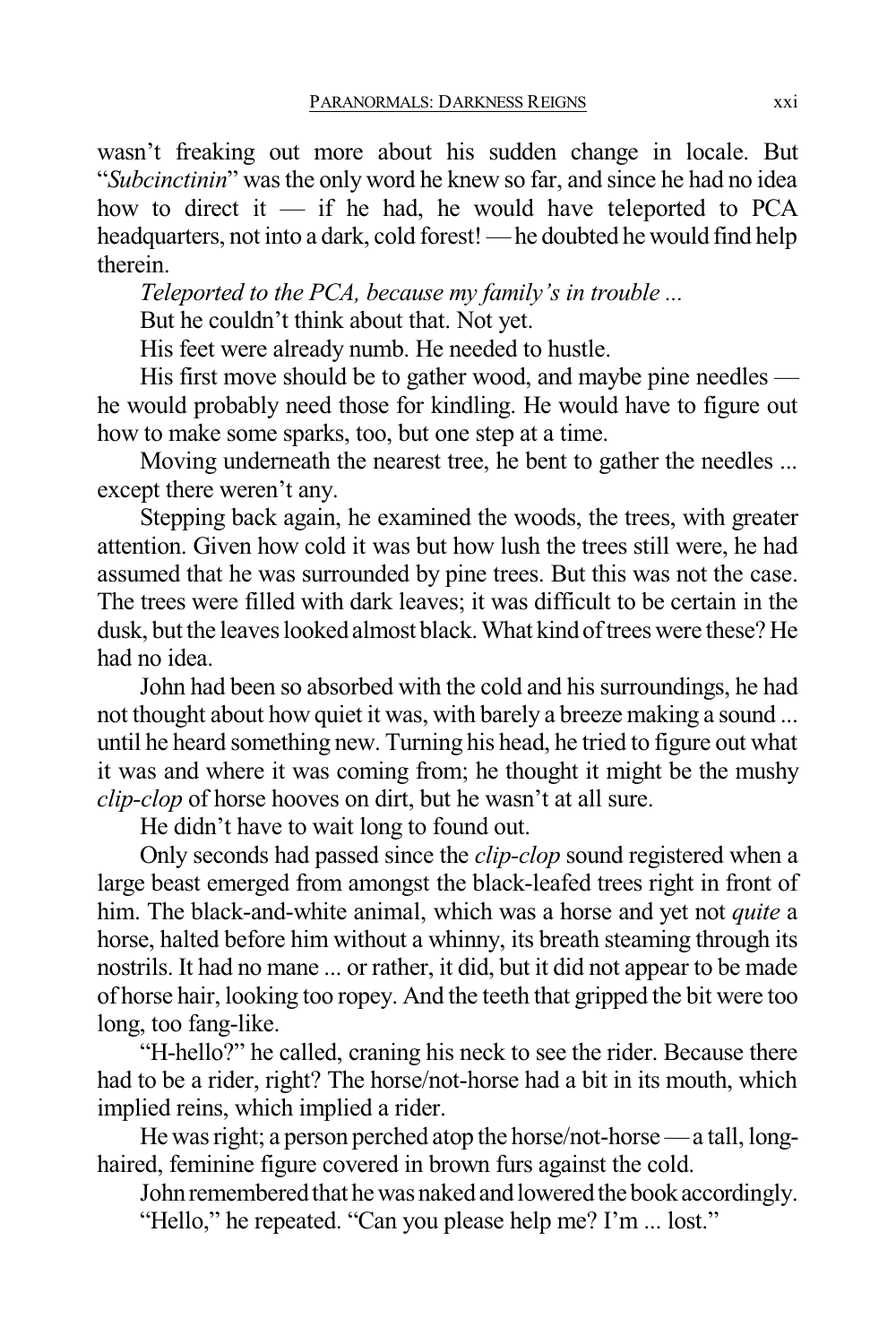It wasn't until he said "lost" aloud that he truly began to feel frightened. Not just of his strange surroundings, but for his family—except for that fleeting thought after wishing he had appeared at the PCA HQ, he had managed to hold the horror of what was happening back home at bay. But it all rushed forward now.

"Please helpme," he gushed, "my family's being hurt and I don't know where I am and I think they're all being killed by the rogue with the lightning and now I'm naked and—"

As his ranting erupted, the rider brought her leg over and slipped in calm fashion from the horse/not-horse's back, her dark hair whipping around her. She approached him, demonstrating that she was indeed quite tall as she looked down at him ... and then she slapped him; not hard, but hard enough.

John stopped talking.

"*Quissen ess?*" In spite of her height, standing over six feet — and the fact that she had just smacked him—her voice was soft, gentle, tender. Her eyes, the only part of her covered face that he could see, were a bright green.

Always sharp on the uptake, he replied, "I ... what?"

"*Quissen ess?*" she repeated, slower.

"I...I don't understand you. Do—?" A cold shiver hit himhard, but he pushed through it. "D-Do you speak English?"

Her head tilted to one side.

"I'll take that as a 'no," he commented, forcing a friendly smile which prompted no reaction from the tall woman. "Look, do you have a cell phone?" He mimed using one. "Phone? A mobile phone?"

Nothing. She just stared at him.

What was with this woman, anyway? She had to know he was freezing his balls off (almost literally!), so even if she didn't understand his words, he would have expected her to help him *somehow*, even if nothing more than offering him one of her furs.

He tried something else, slipping the book under his arm, and caring far less about how it left him exposed. He mimed wrapping something around himself.

"M-MayI have a b-blanket, please?" he asked. "I'mveryc-cold."Hell, his chattering teeth should convey that.

She had stopped looking at his face and was instead staring at the book. In total silence, she reached out and snagged it with one hand while pushing him back with the other.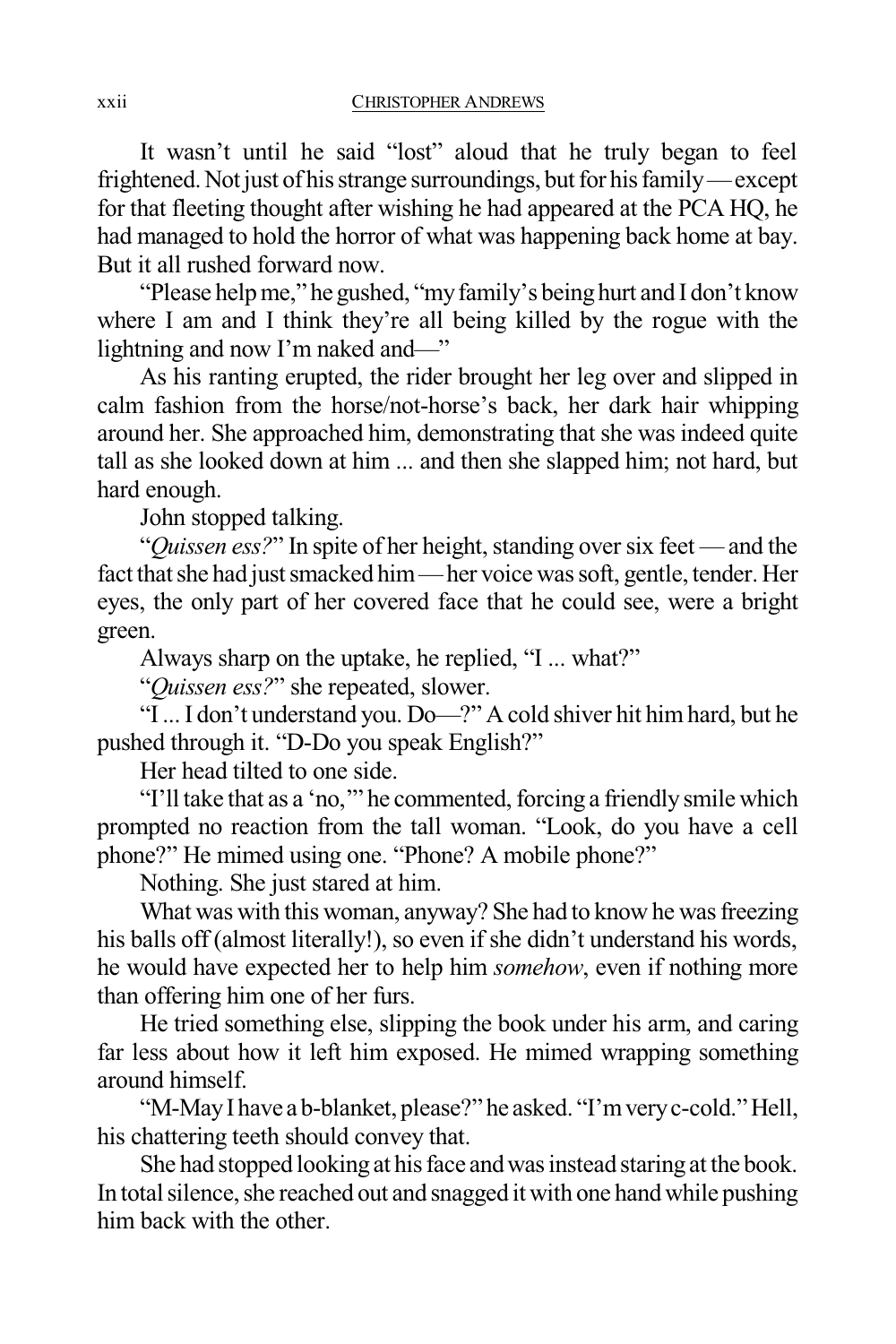"Hey!" he protested, half because he almost fell on his butt, half out of possessiveness for his treasured prize.

The tall woman flipped the book open, turned a page, then another, then slammed the book shut with a loud *crack*. Stepping forward, she pointed a finger at him, her quickening breath steaming through her face wrap.

"What—?" he tried to ask.

But she cut him off. "*Sonin, ubiit impattros tis?*" she snapped, then repeated from before, "*Quissen ess, sonin?!*"

John shook his head. "I still d-don't—"

Her pointing finger jabbed him in the chest with each word. "*Quissen santis - ess?*"

"I don't understand you!" he yelled, frustration and bewilderment and fear bolstering him as he batted her hand away. "And stop poking me!"

For a moment, her green eyes burned with such intensity, he thought she was going to punch him in the face ...

... but then she calmed down, her eyes and voice growing kinder once more as she asked, "*Ess nani hinccen ... ess?*"

He shook his head again, folding his arms against his shivering chest. "Still n–not getting it."

She took a step back and looked him over, finally seeming to absorb the state he was in, how cold and vulnerable he was. "*Trigiddius ess, tono ess?*"

John shrugged at that; in spite of the situation, he was beginning to feel sleepy. He didn't know for a fact if that was a symptom of hypothermia, but he would be willing to bet on it.

At last she got with the program and, with surprising grace, twirled her outermost fur covering from her own shoulders and onto his.

"Th-Thank you," he stammered, huddling into the blessed warmth; he feared he might lose some toes soon if he didn't get his feet warm, too, but progress was progress.

The woman seemed to understand his intention, if not his words, and said, "*Tisi satta.*" Which he was pretty sure was the equivalent of, "You're" welcome."

They just stood there in silence for a moment, John unsure of what to try next. He was so afraid for his family, and yet all of this was overwhelming him to the point where he just wanted to shut down. Pretty soon, he was going to fall asleep on his freezing feet, and this stranger would have to do whatever she was going to do ...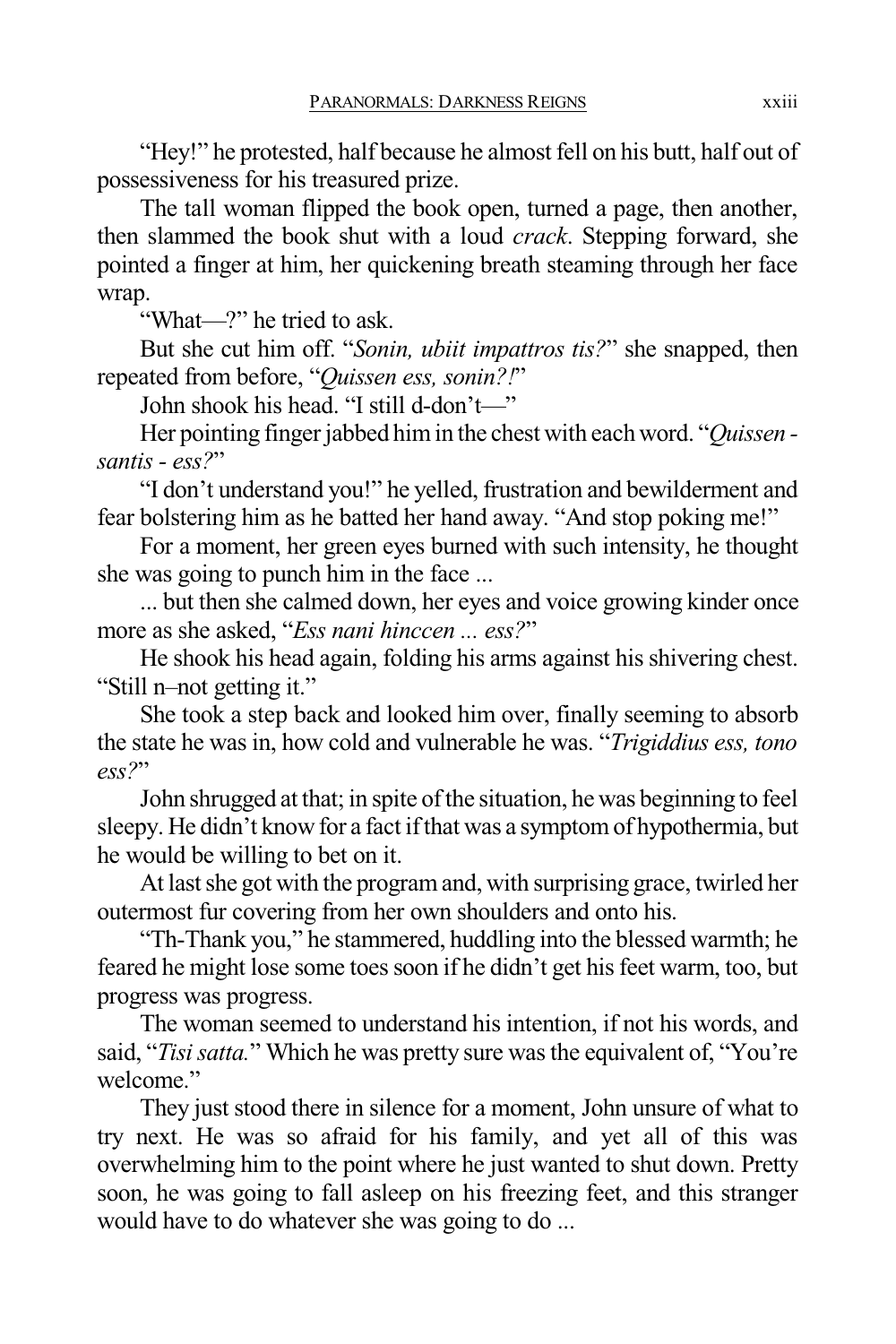Then the woman reached up to uncover her face. And, for a moment, John was again wide awake.

"She" wasn't a *she* after all ... or was she? Maybe hypothermia really was setting in, because what he was seeing made about as much as sense as ...

*As teleporting yourself away from danger with a magic word?*

Her eyes were green, he had known that, but he could not have predicted the silver hue to her skin, which was beautiful against her dark hair. Her chin was extremely narrow, given the width of her jaw. Her eyebrows swept upward at a steep angle, like a Vulcan on *Star Trek*. Her ears were pointed, too, though they looked lesslike Mister Spock and more like Nosferatu.

Even with all the "her," he still wasn't positive about her gender. Her voice and her body were feminine, but those facial features left her far more androgynous. But why did she look like this at all? Why—?

Then the explanation came to him, and it was so obvious he felt stupid. "You're a paranormal," he said aloud.

She said nothing to that, not understanding him any more than before.

"Sorry," hemumbled, his adrenaline rush already fading. "Sorry,Iwas just b-being a little slow. Of course you're a p-paranormal."

She offered a little shrug to that, then placed her hand on her furcovered chest and said, "*Dryal.*"

Ah. Her name? "Dree-al?"

She repeated, "*Dryal.*"

"Dree-all."

She smiled and shrugged, apparently content with his effort to repeat it. And then she waited, expectant.

He wanted to say, *You know, lady, I'm a little too cold for introductions right now.* But as she was his only benefactor at the moment...

"John," he said. "My name is John."

Her high brow furrowed. "Joo-an?"

He shook his head, his eyes barely open at this point. "John," he repeated.

"Juu ... on?"

*For Christ's sake, it's not that hard to say "John."*

But she seemed to be having trouble with the "o," for whatever reason, so he tried a different tactic (anything to hurry this along!), switching to a nickname a friend of his tried to get started way back in elementary school.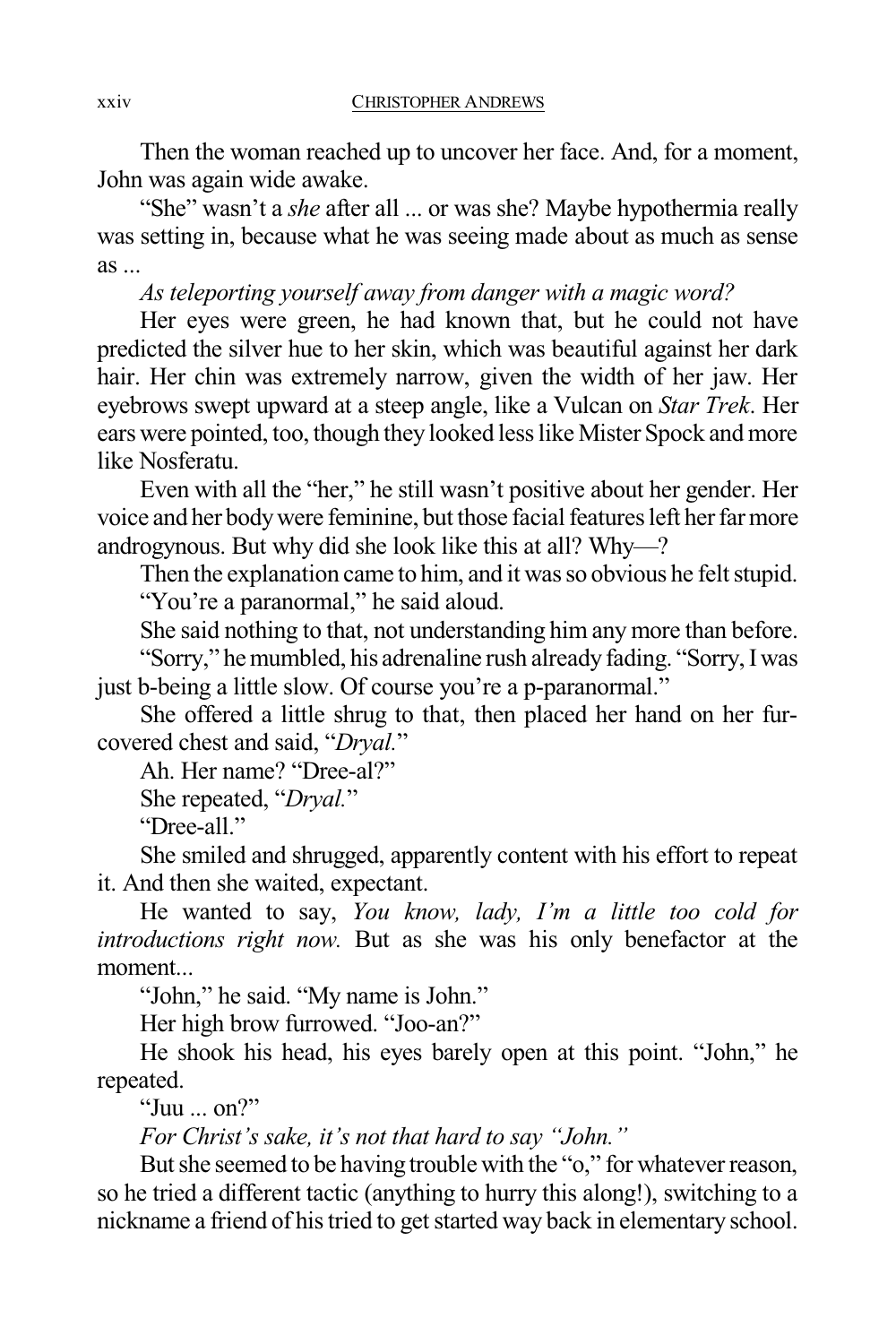"Try this: 'J. D.' 'J' ... 'D' ..."

She mulled that for a second, then said, "*Jay ... dee?*"

"J. D."

"*Jaydee*."

*Close enough*. He nodded with a sluggish smile ...

... and then he collapsed, pitching forward right onto his face.

Except he didn't land on his face. Because she caught him before he hit the ground.

*Strong for such a thin gal ...* He might have chuckled, if he had the energy. Which he most definitely did not.

The stranger — Dryal — not only caught him, she scooped him up in her arms and carried him back to her horse/not-horse.

*She gonna throw me over the saddle?* he wondered, wanting to giggle over it. *And what'd she do with my book? Did it just disappear? Magic!*

Then he heard another voice. A man's voice, calling from the woods. Dryal called back.

A second fur-clad figure appeared. Shorter, but stockier, more masculine, or so John thought; he was having trouble seeing. They conversed in their language, whatever it was, and then the new fellow leaned in, pulled down his own face covering.

Same silver skin, same brows, same ears; the only differences were a somewhat wider chin and purple-ish eyes.

*Huh*, John thought. *Two paranormals who changed the same way? What're the odds? Any takers?*

Then they were lifting him up, and the last thoughts John Davison (who would apparently be known as "J. D." for the time being) had before he drifted away into a dark, cold, fitful slumber were of his family, prayers that they would be all right, and that he would see them again soon ...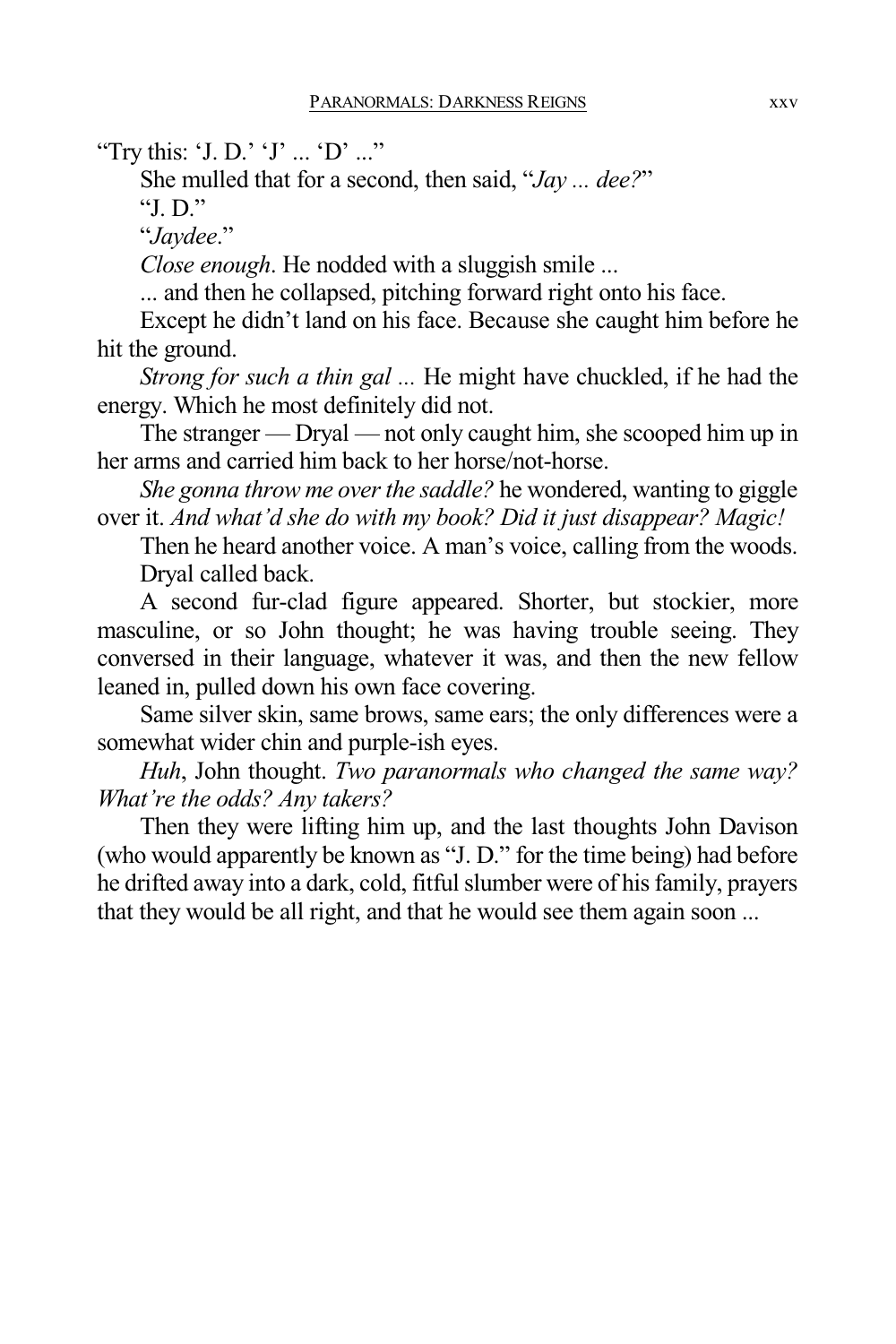# **PARANORMALS** DAR(NE) REIGNS

Available now!